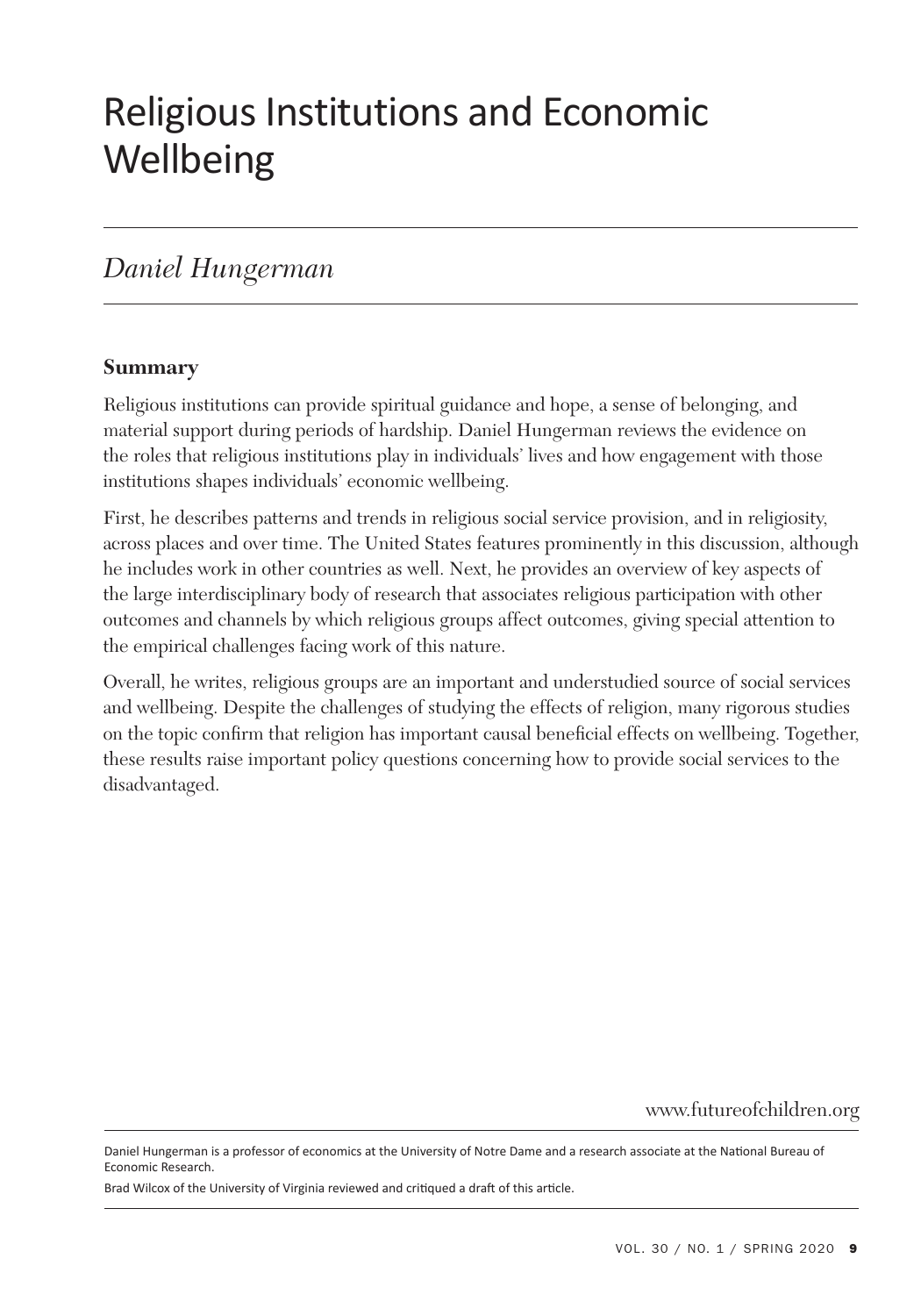eligious groups, both in the United States and elsewhere<br>
pose particular challenges for quantitative social scientists<br>
Religion can be difficult to<br>
define, and I won't define it here—other United States and elsewhere, pose particular challenges for quantitative social scientists. Religion can be difficult to studies have taken on that task.<sup>1</sup> Many aspects of religiosity may appear so abstract or intangible that they defy easy quantitative study. Furthermore, since religious activities are often voluntary in nature, they may not involve any formal records or oversight and thus may leave no lasting data for study. This problem is exacerbated in the United States, where religious groups don't participate in any official census and aren't usually required to provide the government any information at all.

Social scientists are often interested in separating correlation from causation, and here again the voluntary nature of religious groups poses certain challenges. For example, if some individuals who engage in a religious community have different outcomes than others, are these differences caused by engagement in the religious community, or by something else? It could be that those who choose to engage in religious activities are simply different from other people, and so they could have different outcomes even if religious participation has no causal effect.

Despite these challenges, this article provides evidence that religious groups play a major role in providing social services and other benefits to their own members and to the broader community as well. The United States features prominently in this discussion, but I also include some work in other countries. And I discuss how US religiosity, and religious groups' social service efforts, have changed in recent years. Religious groups are extremely important in the United States, but we'll see that organized religion is in decline. I go on to show that throughout the world, religious participation is strongly associated with a range of beneficial outcomes, and I describe evidence that these relationships are causal in nature. Together, these results raise important policy questions concerning how to provide social services to the disadvantaged.

# **Patterns and Trends in US Religiosity**

Religious participation is an important aspect of life for millions of Americans and billions of adherents around the world. The vast majority of people in sub-Saharan Africa, South Asia, and the Middle East consider themselves religious.2 Most Americans identify with a religious tradition and believe in God, and a large portion frequently attend religious services. Religious giving makes up the largest source of all US charitable giving. It's no trivial task to count the number of US congregations, but scholars estimate that there are more than 380,000—an increase over 1998.3

These congregations can affect community wellbeing in a variety of ways. First, congregations often provide social services to help people in their community, including both members and nonmembers. Table 1 shows congregational social service provision in the United States using the most recent wave (2012) of the National Congregations Study (NCS), a nationally representative survey. These results were reported in a study by the social scientists Mark Chaves and Alison Eagle.4 The first row shows that most congregations—more than 80 percent, or almost 320,000—report that they provide social services. These actions often involve considerable volunteer time and effort. But paid staff and direct monetary support are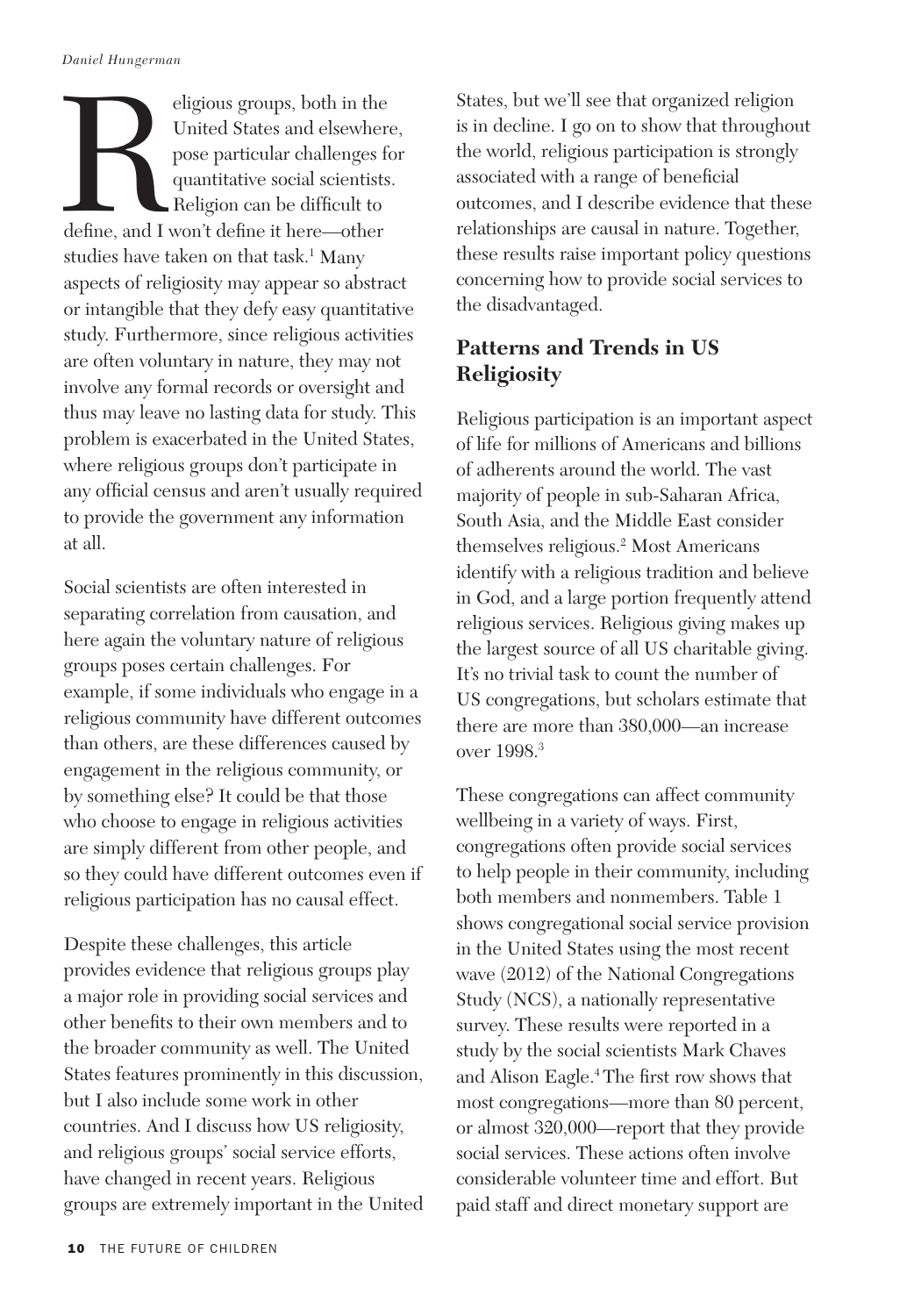|                                                                                                              | <b>Responses of Congregations</b><br>in NCS | <b>Estimated Total for All</b><br><b>Congregations in US</b> |
|--------------------------------------------------------------------------------------------------------------|---------------------------------------------|--------------------------------------------------------------|
| Participated in social service activities<br>in past 12 months                                               | 83.1%                                       | 319,000                                                      |
| One or more paid staff member spent<br>over 25% of time on social service projects                           | 14%                                         | 54.000                                                       |
| Started a separate nonprofit organization<br>for human services or projects or outreach<br>in past two years | 8.9%                                        | 34,000                                                       |
| Social service spending in past 12 months                                                                    | \$27,000 (mean)                             | \$10,368,000,000                                             |

Table 1. Number of Congregations Involved in Social Service Provision

*Notes:* The first three rows of the lefthand column are taken from a study by the social scientists Mark Chaves and Alison Eagle (see text) and are based on the 2012 National Congregations Study. The lefthand column shows the fraction of respondents who answered yes to either of the following questions: (a) "Has your congregation participated in or supported social service, community development, or neighborhood organizing projects of any sort within the past 12 months? Please don't include projects that use or rent space in your building but have no other connection to your congregation"; or (b) "Within the past 12 months, has your congregation engaged in any human service projects, outreach ministries, or other activities intended to help people who are not members of your congregation?" The righthand column adjusts the numbers in the first column by the estimated number of congregations in the United States (384,000). The last row is the author's calculations from NCS 2012 data using answers to the question, "How much money, overall, did your congregation directly spend on all of these projects or programs within the past 12 months? Here, I'm asking about direct cash donations from your congregation, not counting staff time or volunteer time."



#### **Figure 1.** Percent of Total Congregations Naming Social Services in Different Areas

*Source:* Chaves and Eagle (see endnote 4), from the NCS 2012 Survey.

also fairly common: row two shows that about one congregation in seven (or 54,000 total) reports having a paid staff member

devote a significant amount of time to social service projects, and that nearly one in 10 congregations has started a separate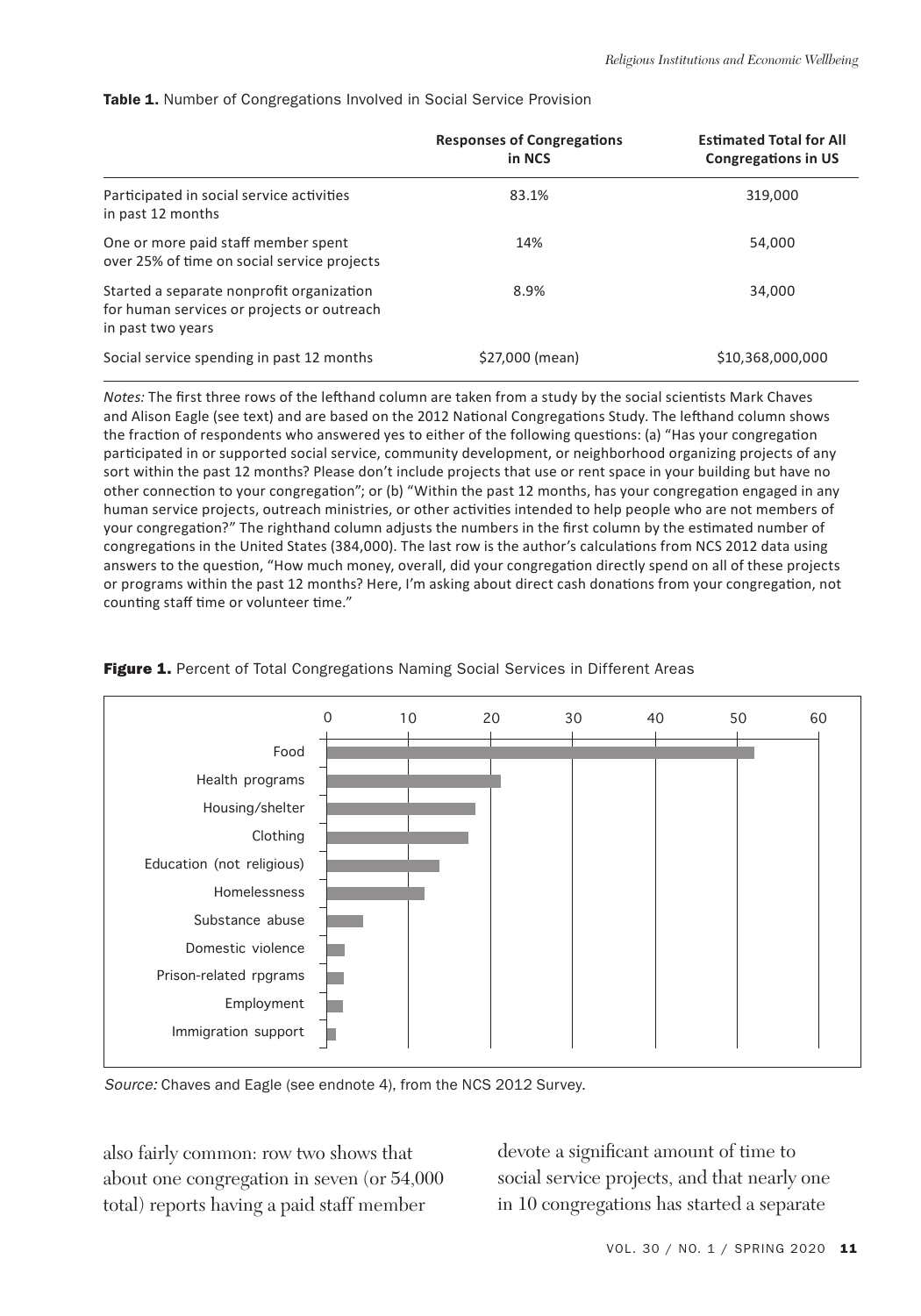nonprofit in recent years to provide social services.

The NCS also asked congregations how much money they directly contributed to social service provision. As the table shows, congregations appear to have spent more than \$10 billion on such support. But that number doesn't include in-kind donations; volunteer work; social-service support that congregations undertook indirectly (say, by giving money to a national religious organization that itself does social work); noncongregational religious organizations (such as schools, which I'll discuss); or social service activities undertaken by individuals as a result of their religiosity but not as part of formal congregational activities. All five of these excluded types of support are potentially quite large, so the \$10 billion figure is assuredly too low. A study by economist Jeff Biddle attempts to capture some of the support related to these other categories; he estimates total congregational philanthropic activity at about \$43 billion in 2018 dollars.5 That's quite a bit more than what is spent by several well-known government programs, such as Temporary Assistance for Needy Families.6

What types of services do congregations support? The 2012 NCS allowed congregations to name up to four types of supported services; figure 1 shows the fractions of all congregations in the NCS that report providing a particular type of service. The largest is clearly food-related activities, such as a food pantry, but a number of other types of activities are also provided.

Taking table 1 and figure 1 together, two observations are in order. First, faith-based work in US communities is understudied; the types of activities described in the table and figure receive little attention from scholars

interested in programs related to social service provision. In particular, this sort of religiously founded work is often ignored by my fellow economists. But table 1 and figure 1 show that religious groups are a widespread and important source of community social services. Second, US religious groups in general aren't subject to government regulation, whereas social service provision often is, so these activities can potentially be influenced by government policy.7 I discuss this further below.

Beyond the formal congregational work described in table 1 and figure 1, religious groups are critical to their communities in at least two ways. First, congregations play a large role in education—an area of special consequence for children's development and wellbeing. The Private School Survey shows that Catholic schools are by far the most popular type of private school in the United States, as measured either by number of schools or by number of students. In 2015–16, almost two million students attended a Catholic school, nearly twice as many as attended all nonsectarian private schools combined. As Kevin Rinz, Jay Frymark, and I note, most Catholic schools are run by Catholic churches.<sup>8</sup> But the many types of non-Catholic religious private schools are quite popular as well, with total attendance again nearly doubling nonsectarian attendance. A large body of research attests to the benefits of Catholic education.9 But recent work on the benefits of private education using vouchers has often found only modest academic benefits.10 I don't know whether these results can be reconciled; this question touches on the benefits of various religious activities and the challenges in measuring them, which I take up in the next section.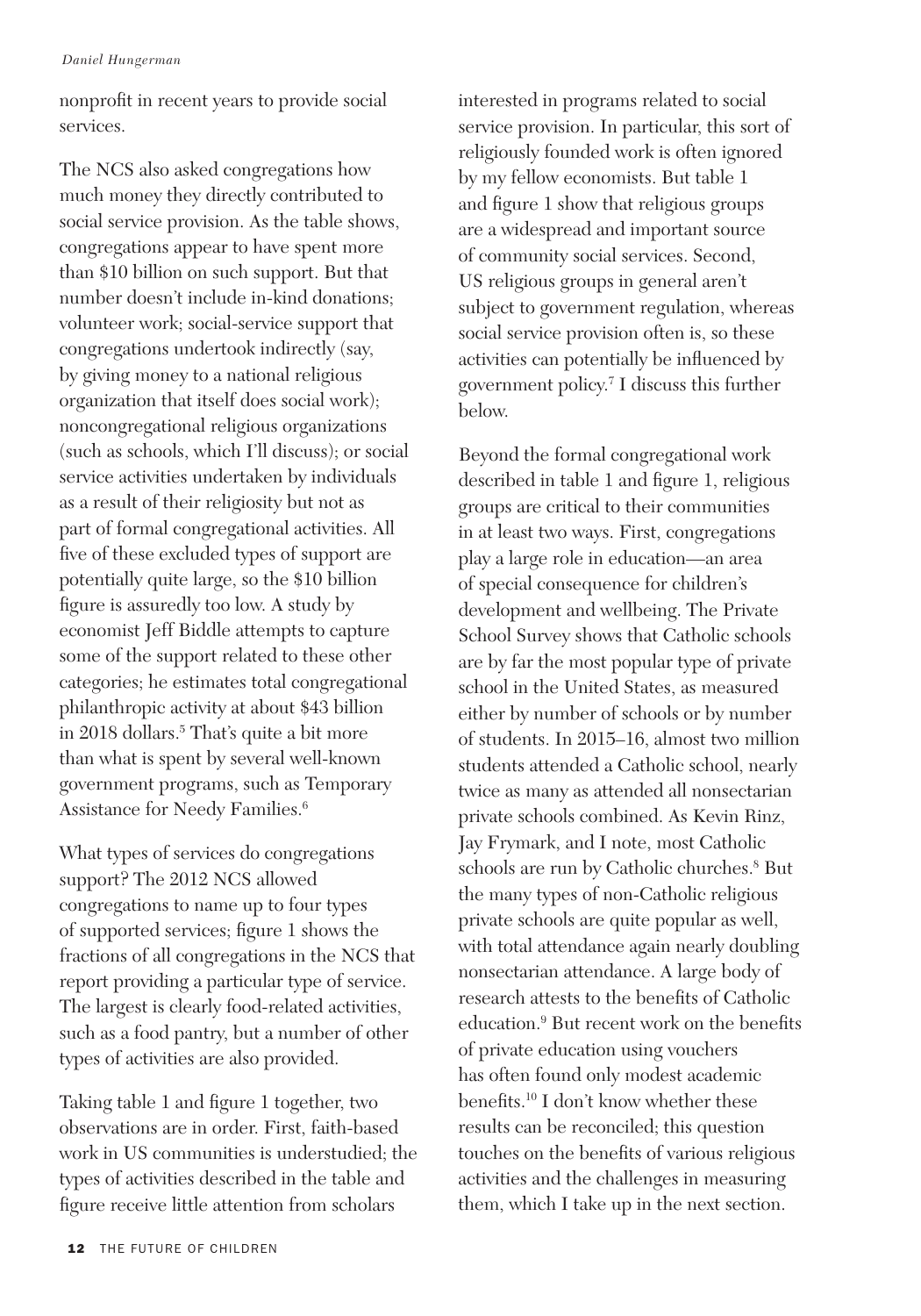

Figure 2. Fraction of GSS Respondents with No Religious Affiliation **Figure 2.** Fraction of GSS Respondents with No Religious Affiliation

Note: The figure shows, for each year of the General Social Survey (GSS), the fraction of respondents who report no religious affiliation.<br>**Figure 3.** 



Figure 3. Fraction of GSS Respondents Who Don't Believe in God or a Way to Find Out about God

Note: The figure shows, for each year available year, the fraction of respondents whose belief in God is best expressed by "I don't believe in God" or "I don't know whether there is a God and I don't believe there is any way to find out." The question wasn't asked of respondents in 2002 and 2004.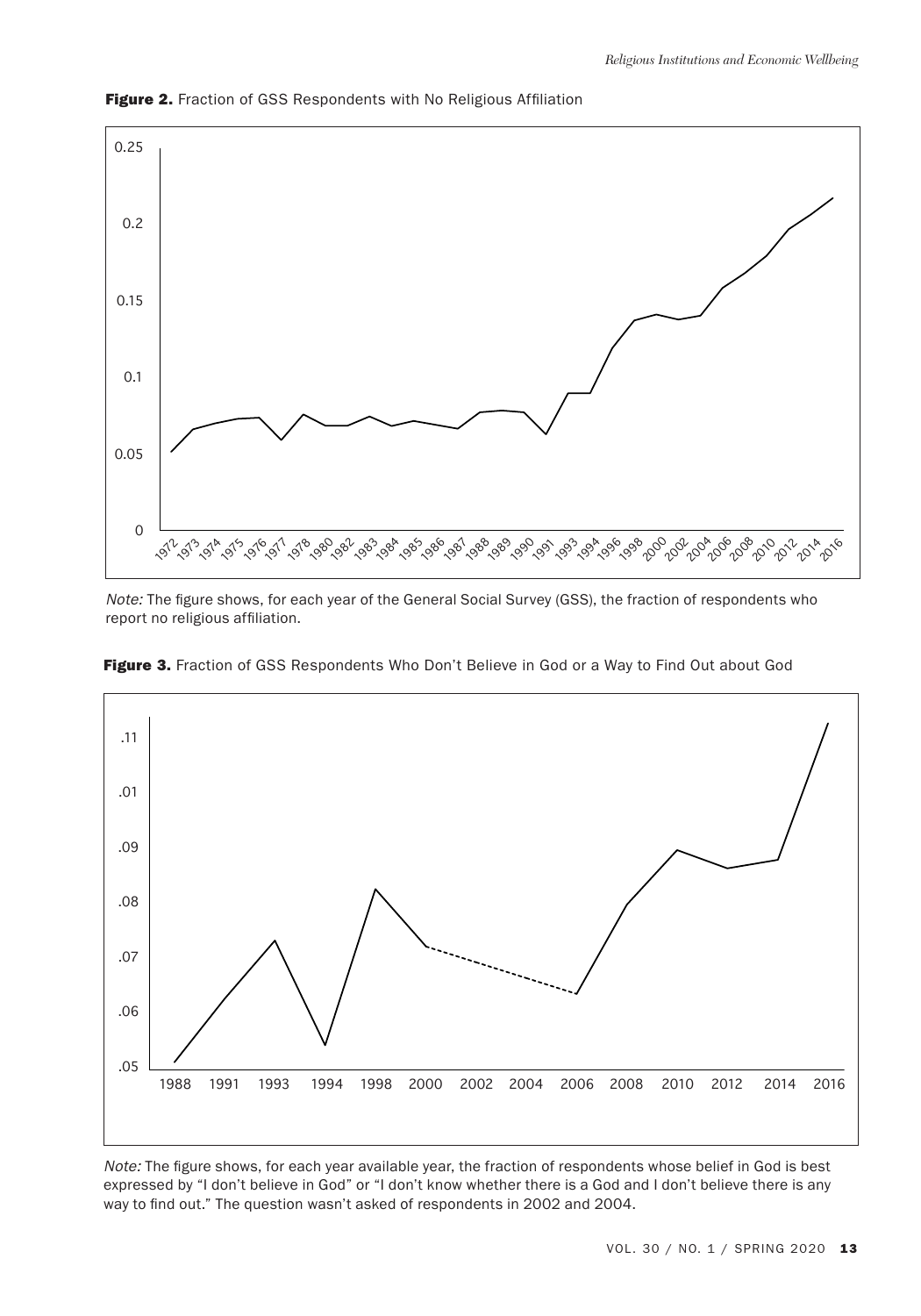#### Figure 4. Fraction Unaffiliated, by Age **Figure 4.** Fraction Unaffiliated, by Age



Note: The figure shows, for different age groups of respondents in the General Social Survey (GSS), the fraction of respondents in an age group who report no religious affiliation.

Religious organizations also provide important community services through community organizing, though these are harder to quantify. In an in-depth study from 2015, sociologists Richard Wood and Brad Fulton write that religious groups play a critical role in community organization, and that this work is often far more heterogeneous and complex than the standard depiction of (in their words) the "blanket religious conservatism" often portrayed in the media.11 Wood and Fulton also note that this type of activity has changed in recent years, becoming more national in focus (although much of it is still local in character). They also note that mainstream Protestant traditions and urban, historically African-American churches have undergone hardship in recent years, such as declining membership and worsening finances, and that this has also affected the

overall landscape of religious community engagement.

In fact, the importance of religious decline extends beyond these two groups, though this isn't fully recognized. In figure 2, I plot the fraction of respondents in the General Social Survey (GSS) who report that they have no religious affiliation at all. (A long-running, nationally representative survey, the GSS includes a variety of questions about faith and religious life.) Starting in the early 1990s, we see a sharp and large increase, with roughly a quarter of respondents in recent years stating that they have no affiliation. This "rise of the nones" (so called because it's a rise in the fraction of individuals who, when asked about their religious affiliation, answer "none") was first discussed in 2002 in an influential article by sociologists Michael Hout and Claude Fischer.<sup>12</sup>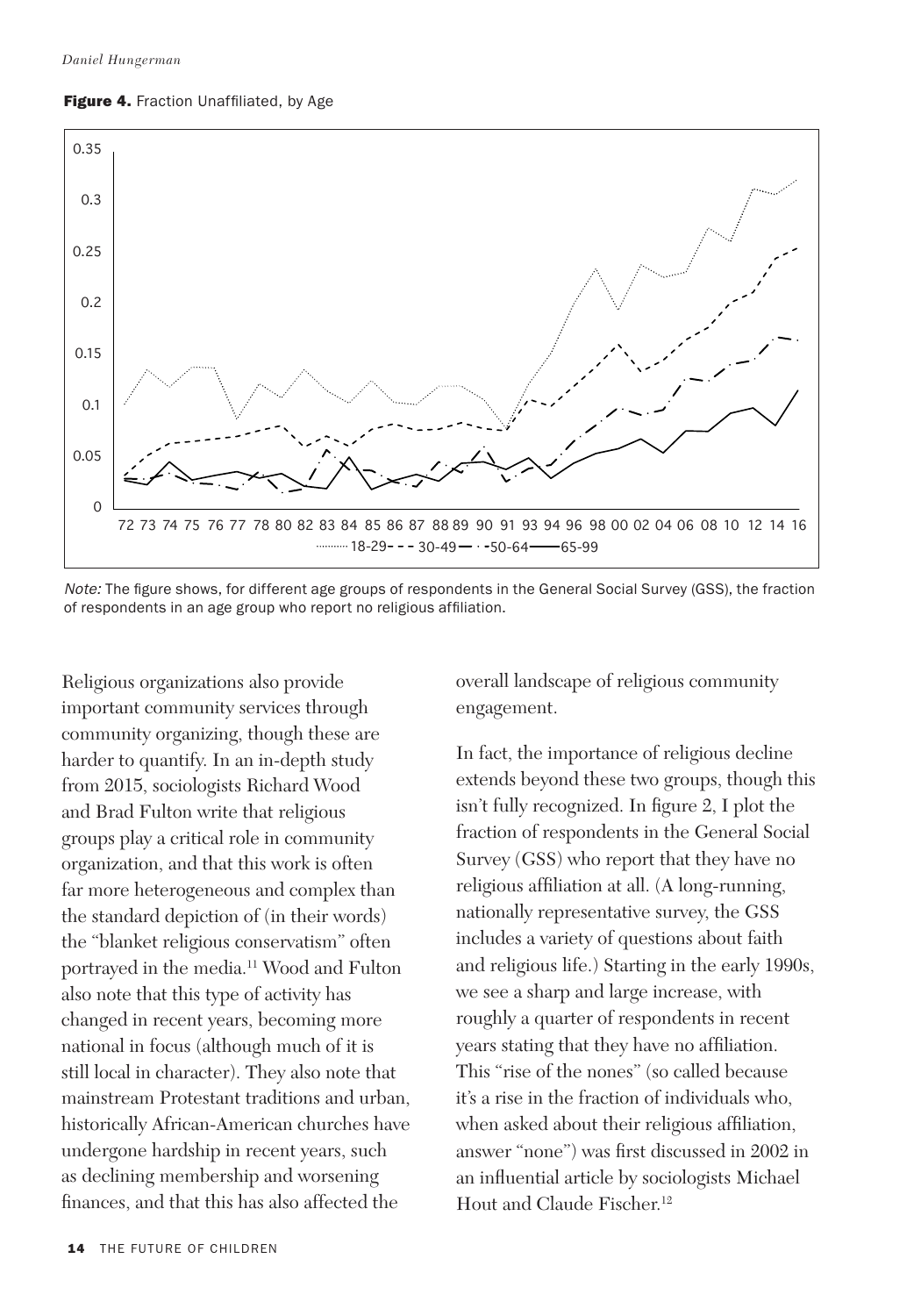

#### Figure 5. Percent of Giving That Goes to Religion **Figure 5**. Percent of Giving That Goes to Religion

*Note:* The figure shows the fraction of total donations going to religious organizations each year.

As I noted above, religious practice can take different forms and be measured in different ways, and the rise of the nones has sometimes been described as reflecting a drop in stated affiliation by otherwise nonreligious individuals. Even if this were true, the phenomenon might still be socially important, as some scholars have argued that formal religious participation appears to matter more than personal faith in promoting certain types of voluntarism and social service provision.<sup>13</sup>

But in fact, the rise of the nones appears to reflect a broader change in religious faith and practice in recent years. Figure 3 depicts the fraction of GSS respondents who reported that they don't believe in God or don't believe in a way to find out about God. While this percentage is still

relatively small, it has also increased, more than doubling in the past 30 years. And these trends may grow even more in the coming years: figure 4 shows these results by age group, indicating that while all groups have become less religious, this is especially true for those in younger age groups, who are much less religious than in the past.

Figure 5 presents another example of this phenomenon using a nonstandard measure of religion: the fraction of donations given to religious causes over time, based on data taken from *Giving USA*, an annual report on philanthropy in the United States. Even as total giving has grown, the amount given to religious causes has grown relatively little, so that the fraction of donations going to religious causes has dropped considerably from half to about a third of total giving—in

**Source: Giving USA 2018. Note:**  $\overline{a}$  **Source:** Giving USA 2018.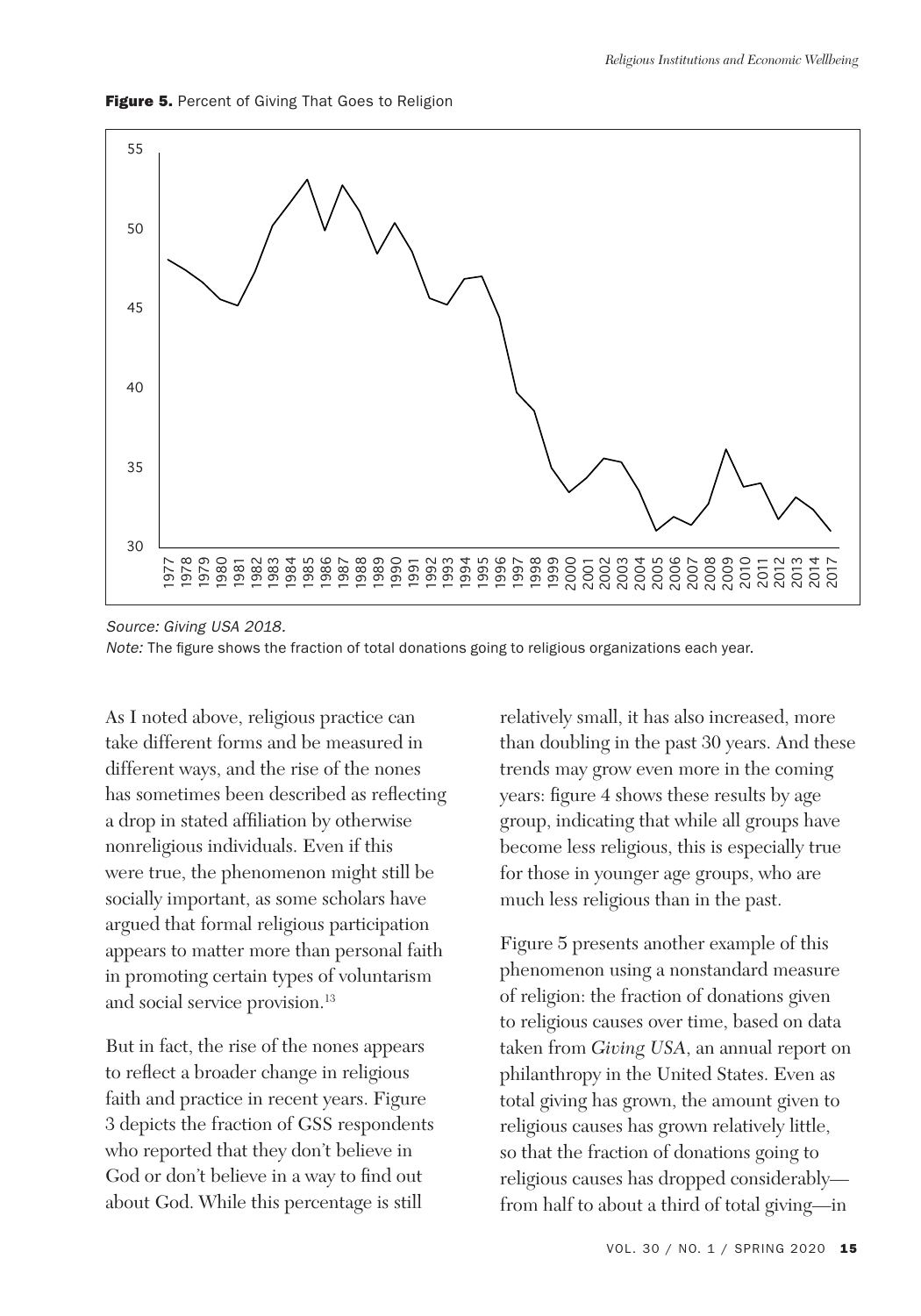just a couple of decades. Thus the decline in religiosity is large, recent, and pertains to real religious activity.

What's causing this decline? Incomes often trend up over time, so one might wonder whether the decline in religiosity is driven by growing material wealth. There's not much evidence to support this idea. First, many studies have shown that income is a weak predictor of religious activity.<sup>14</sup> Several recent studies have taken on this topic by using *natural experiments*; that is, by cleverly exploiting some feature of a public policy (or some other special circumstance) that creates, for a certain group of individuals, a variation in income that's close to random, facilitating a study akin to a randomized experiment. These studies have produced mixed results.15 Nor has this work fully explained the mystery that income at the individual level is weakly associated with religion, but in the aggregate (that is, looking at trends in national religiosity over time) religion often appears to be countercyclical: people become more religious during recessions, and less religious when the economy is doing well. This could be evidence for an *omitted variable*—something unobserved by researchers that affects both income and religiosity at the same time. Or it simply could be that people respond to a negative economic shock across their community differently than they do to an idiosyncratic shock to their own income. We need more evidence on how income affects religiosity.

The time period considered here includes several scandals involving religious authority, perhaps most notably the sex abuse scandal that first rocked the Catholic Church in the early 2000s.16 My own work has shown that in the short run, this scandal lowered Catholic

participation and may have caused modest substitution to other faiths, but that in the long run it likely lowered overall religiosity.17 Other work has found evidence of lower overall social service provision and social capital in communities with parishes affected by the scandal.<sup>18</sup> But the declines in figures 2, 4, and 5 began before this scandal, and it appears unlikely that the magnitude of the decline can be explained by scandals.

Education levels have also increased in recent years. Could this explain the decline? Compared to work on religion and income, the recent evidence on religion and education is more uniform: several studies have exploited natural experiments to show that increases in education tend to lower religiosity, all else being equal.19 Again, it's doubtful that the magnitude of this relationship can explain most of the decline in religion, but it appears that gains in education do matter.

Much of the work on the rise of the nones has concluded that it's been driven in part by the US political landscape. Hout and Fisher discuss this argument in the seminal work mentioned earlier.<sup>20</sup> The argument is that the initial growth in nonaffiliation may be partly a response to the rise of the religious right. More recent noteworthy work in this area includes research by the political scientists David Campbell and Robert Putnam and by economists Daniel Chen and Jo Thori Lind, among others.21 This work has shown that religion is much more politically polarizing now than it was in the early 1990s, before this decline began. Some of the evidence here could fit with the work of Émile Durkheim, who contemplated how the communal aspects of worship represented an elemental connection between religion and other social events.22 I'm not aware of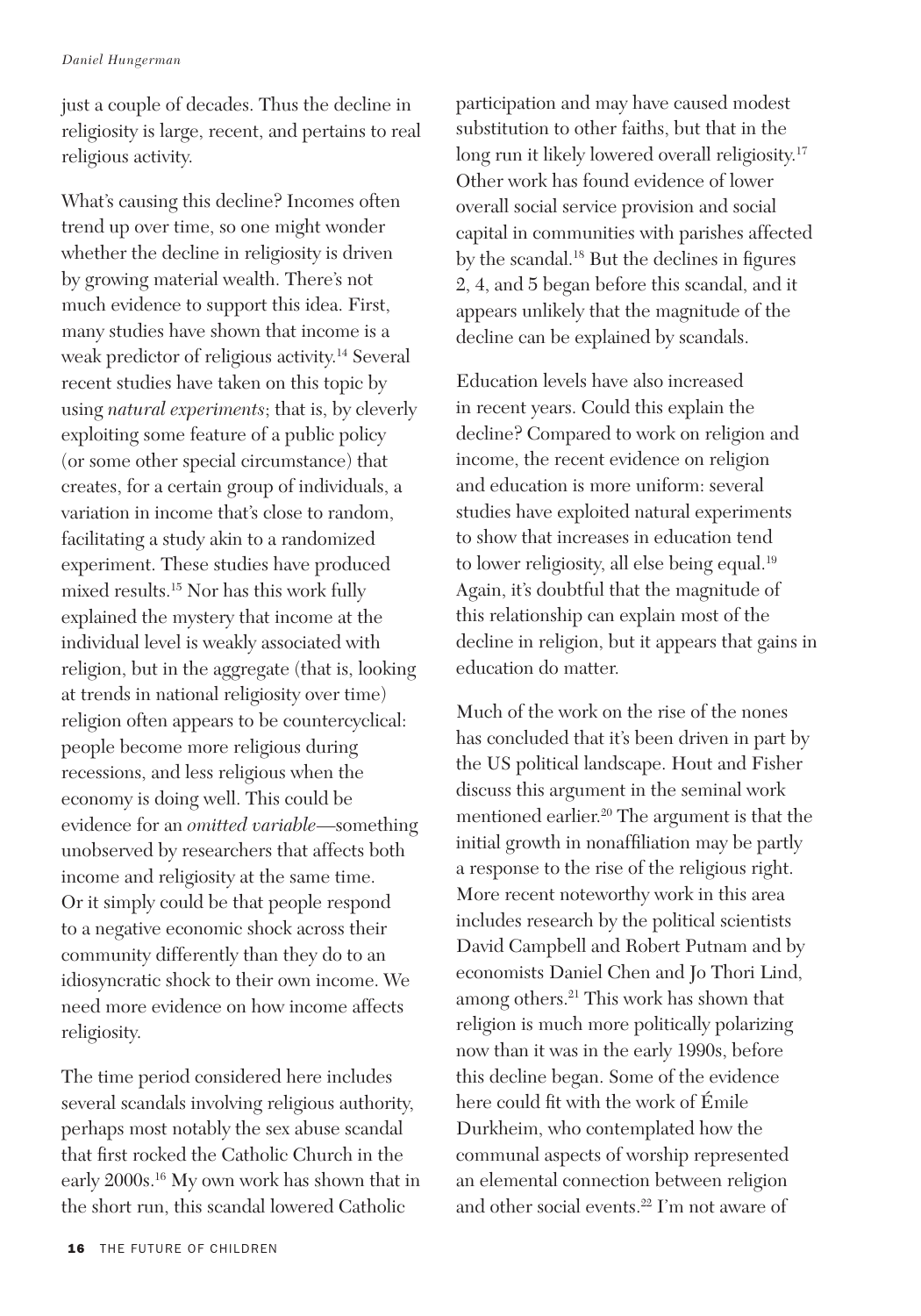much recent research that contemplates this potential connection. A recent study by me and three coauthors uses church bulletins to show that political campaign stops have a significant effect on congregational revenues; in that paper we discuss how our findings and other recent studies on religion and politics mesh with Durkheim's theories on the communal aspects of religion and other social behaviors.<sup>23</sup>

A final possible explanation of the decline involves demographics. Recently, sociologists David Voas and Mark Chaves presented evidence that the decline in religiosity has grown successively larger for age cohorts in the United States in a way that resembles the decline seen in other countries.<sup>24</sup> (The authors take this argument to the larger discussion of *secularization*, the idea that modernization tends to undermine religious activity; readers interested in learning more about secularization could start by consulting Voas and Chavez's paper.) It's also likely true that immigration (and the potentially high levels of religiosity among certain immigrant groups) could influence national religious trends in the years to come.

Overall, then, while religion remains important to many people in the United States, it has undergone a period of change and, at the national level, a decline in a number of measures. The causes of this decline appear to include responses to politics, but changes in education and demography may also be important components of religious trends in the future. Beyond the causes, we might note that understanding the consequences of this decline could be especially important if the decline is observed in vulnerable communities where strong and socially beneficial institutions are needed, as some

observers have suggested.25 This raises two questions: What are the consequences of religious activities? And how can changes in religious activity affect individual and community wellbeing?

## **Consequences of Religious Participation**

The consequences of religious activity represent an enormous area of scholarship; hundreds or even thousands of papers across many disciplines have taken on this topic. I won't survey these studies, or even survey the surveys of these studies.<sup>26</sup> With such a large body of work, we can find a variety of results, including, of course, "surprising" results that run counter to the conclusions of most other studies. But in general, a large number of studies find that highly religious individuals report better outcomes among a wide range of observable factors. Religious individuals appear healthier along a large number of measures: they are happier, less likely to commit crimes, less likely to use drugs, more likely to vote, and more likely to give to charity—even to purely secular causes. Research has also found important benefits of religious practice at the community level. In one well-known study, the economists Raj Chetty, Nathaniel Hendren, Patrick Kline and Emmanuel Saez explored economic mobility across different communities in the United States.27 They found that Salt Lake City, a city with high religious participation, had high levels of mobility—specifically, children of low-income parents had a relatively high chance of improving their economic standing as adults. Moreover, the researchers also found that community religiosity was a strong predictor of high mobility across communities. A key takeaway from many studies, or at least my reading of them, is that the beneficial effects of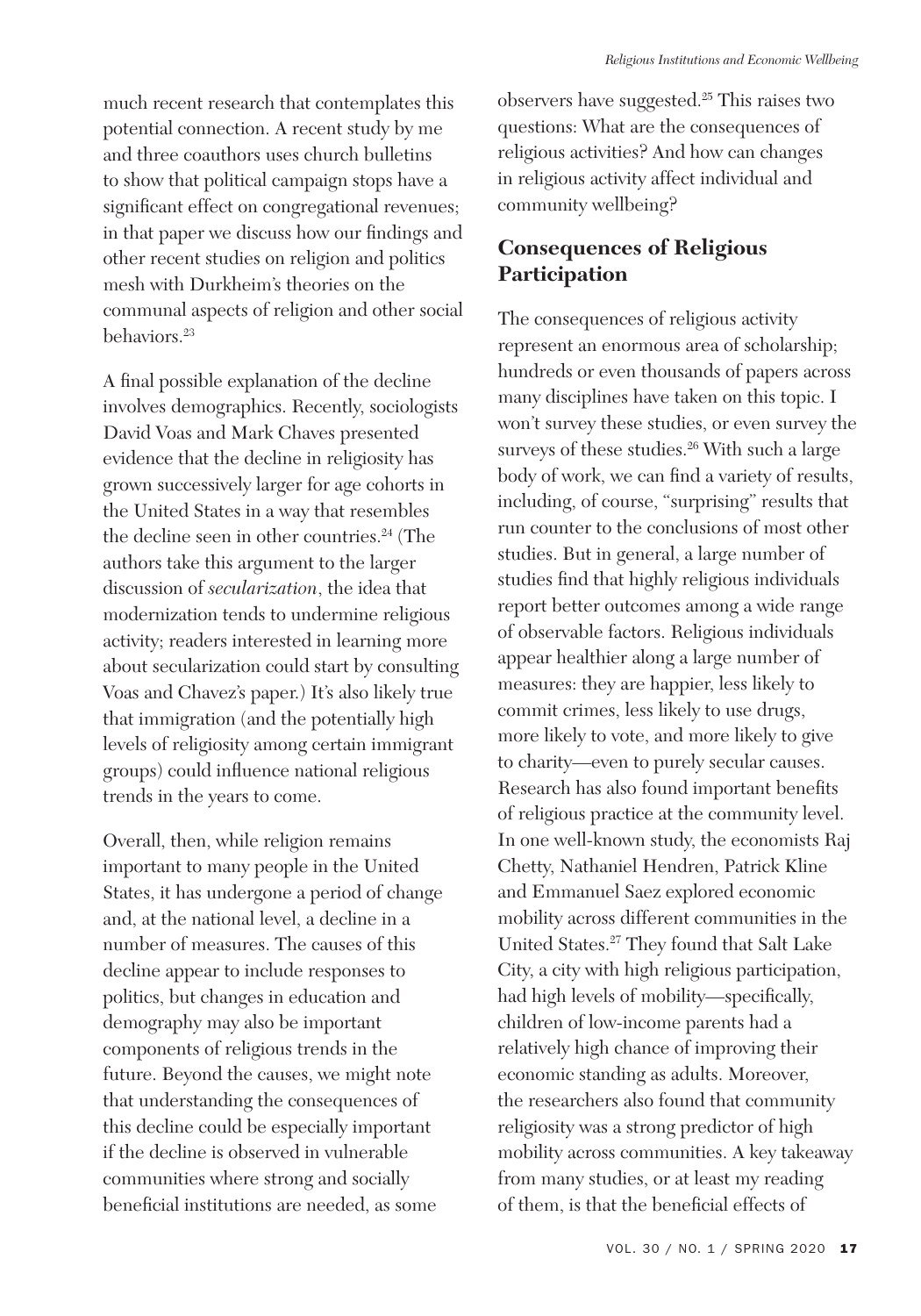religiosity can be extensive. Religiosity is often the most important predictor of outcomes related to social engagement, for example. These positive results aren't specific to any particular religious tradition.

*A large number of studies find that highly religious individuals report better outcomes among a wide range of observable factors.*

But are these results causal? That's the question that has kept a certain tribe of social scientists (including me) up at night. When we ask it, the amount of relevant research shrinks. As noted above, religiosity is voluntary, and those who choose to participate in it or be helped by it may differ from others. That makes it challenging to compare outcomes between the voluntary participants and nonparticipants.

Two early efforts to take this challenge seriously were conducted by economists: Rajeev Dehejia, Thomas DeLeire, and Erzo Luttmer in one case, and Jonathan Gruber in the other.28 Dehejia, DeLeire, and Luttmer examine whether religious individuals' consumption and self-reported wellbeing appear to be relatively less sensitive to income shocks—that is, whether religion helps "insure" people against negative shocks. The authors have no silver-bullet natural experiment, and they discuss concerns such as measurement error and reverse causality (such as the idea that being well-insured against shocks might make it easier for you to go to church consistently, rather than the other way around). To allay these concerns,

the authors use a variety of methods, such as applying a procedure that matches each religious person in a sample to an observationally similar nonreligious person, so that the final data sample contains a similar distribution of observable characteristics across religious and nonreligious individuals. They find that religiosity does indeed insure against negative shocks. Other work since has built on the idea that religion is an important provider of social insurance and the ability to cope with negative shocks.29

Gruber proposes a creative strategy: using variation in the ethnic composition of one's community to study the impact of religion. Put simply, an American of Italian ancestry may not make much of a distinction between living in a neighborhood full of Swedish individuals versus a neighborhood full of Polish individuals—except that the latter group, like Italians, are Catholic. If living side-by-side with ethnicities that share your religious tradition makes you more religious, but otherwise doesn't affect your wellbeing, than we can use ethnic composition to learn about the causal effects of religion. Gruber finds, again, that religiosity leads to better outcomes for a number of economic indicators.

Several more recent studies take up this topic using similar methodologies.30 Especially noteworthy is a study by the economists Jane Fruehwirth, Sriya Iyer, and Anwen Zhang.31 In an approach similar to Gruber's, they exploit variation in the religiosity of peers across cohorts within a school to identify how religion influences mental health in a sample of US adolescents. They find that religion plays an important causal role in promoting mental health. Their results are significant in light of the extent to which religiosity is associated with mental health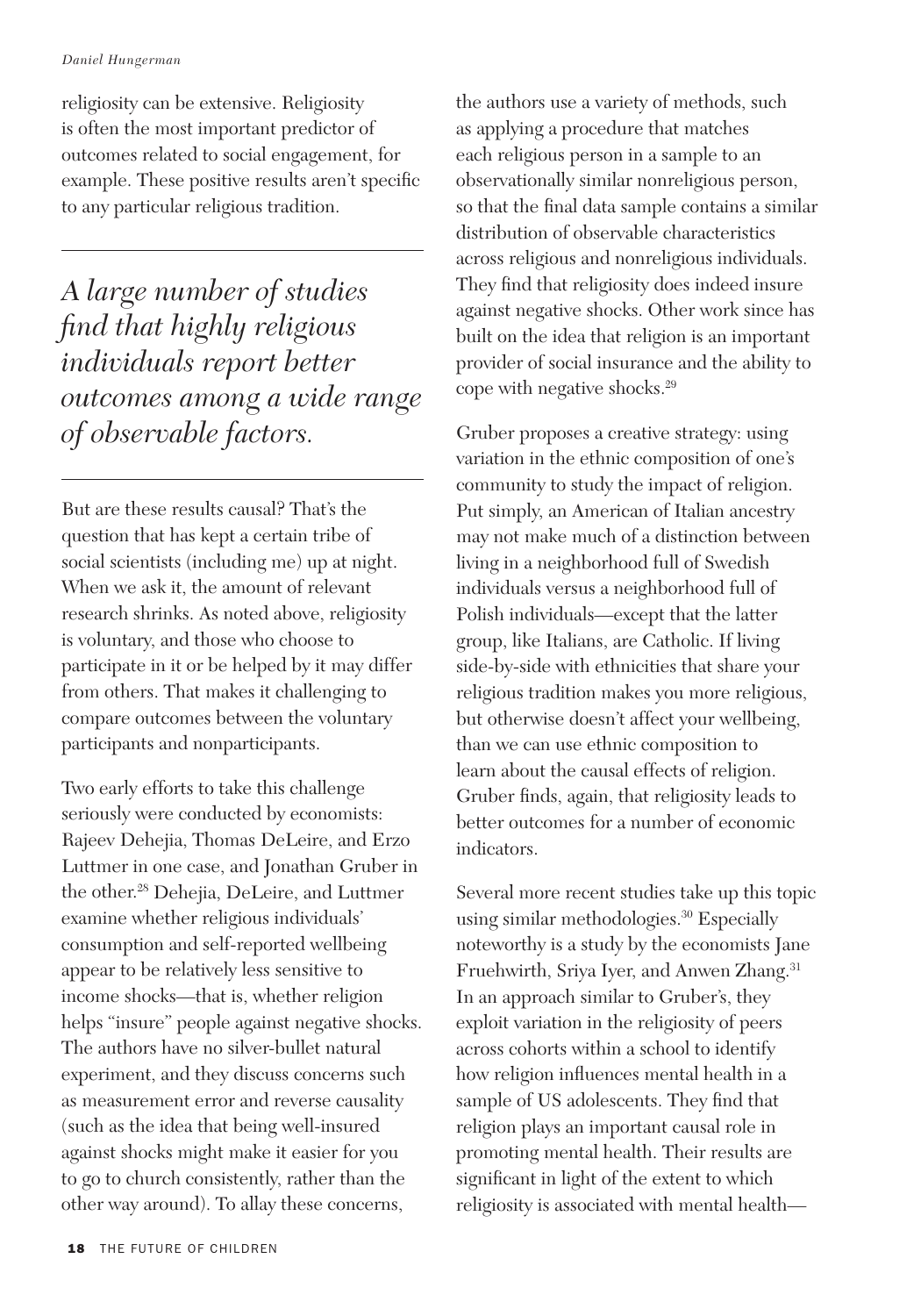these authors find that the basic association between religion and mental health actually understates religion's true effect on wellbeing. A selection effect underlies that finding: depressed individuals turn to religion, which works against identifying any improvements generated from religiosity, so that a simple analysis of the data will understate the benefits of religion for promoting mental health.

Some recent studies have proposed alternative methods for exploring the effects of religion on wellbeing. First, some researchers have attempted to randomize religiosity in an experimental setting to study how a subtle priming of people's religious identity can affect their decisions. For example, people might be asked to play a word game in which several answers involve religiosity. After doing so, they're more likely to mention their religion when asked to describe themselves—but they generally remain unaware that they're participating in a study meant to explore religiosity. Researchers can then see if these individuals make different decisions after being primed. The economists Daniel Benjamin, James Choi, and Geoffrey Fisher conducted an influential study using this method.<sup>32</sup> A number of other studies have also used behavior in games to learn about religion and decision-making.23 Among the most ambitious work in this vein is a recent study by the economists Gharad Bryan, James Choi, and Dean Karlan, who randomized the use of an evangelical Protestant education program among the ultra-poor in the Philippines.34 Their research is distinct in that the randomization was not a laboratory prime, but rather the randomized implementation of an evangelical social service program across communities.

This work represents an exciting advance in the study of religious groups and wellbeing. But as much as I admire these studies, I see two challenges related to this work. The first is that, in these studies, we might want to think carefully about what notion of religion is being randomized. Some questions about religion could likely be studied via a randomized lab or field experiment, but others (such as measuring the social value of religious institutions at a certain moment in history) wouldn't easily lend themselves to such randomized study. Of course, no methodology is perfect for all research projects, so this is meant as a mild critique. Second, the results produced by some studies of this kind are hard to interpret. For example, Bryan, Choi, and Karlan find that their Protestant-Christian-values-andtheology program raises income but has no significant effect on total labor supply, assets, consumption, or food security; this is for an extremely poor population where one might expect a change in income to coincide with a change in these variables. The results of the Benjamin, Choi, and Fisher study are also hard to summarize succinctly. But these studies reflecting an important style of research are significant nonetheless, though the final conclusions to be taken from such work assuredly lie ahead of us.

Other work has used natural experiments to rigorously investigate religion and wellbeing; there are several especially noteworthy examples. In one study, the economist Erik Meyersson examines the role of religious political leadership in affecting women's empowerment in Turkey.35 Specifically, he focuses on candidates from the pro-Islamic Refah Party, which was quite popular in Turkey for a time but was later outlawed for violating the principle of secularism. Using a convincing methodology that compares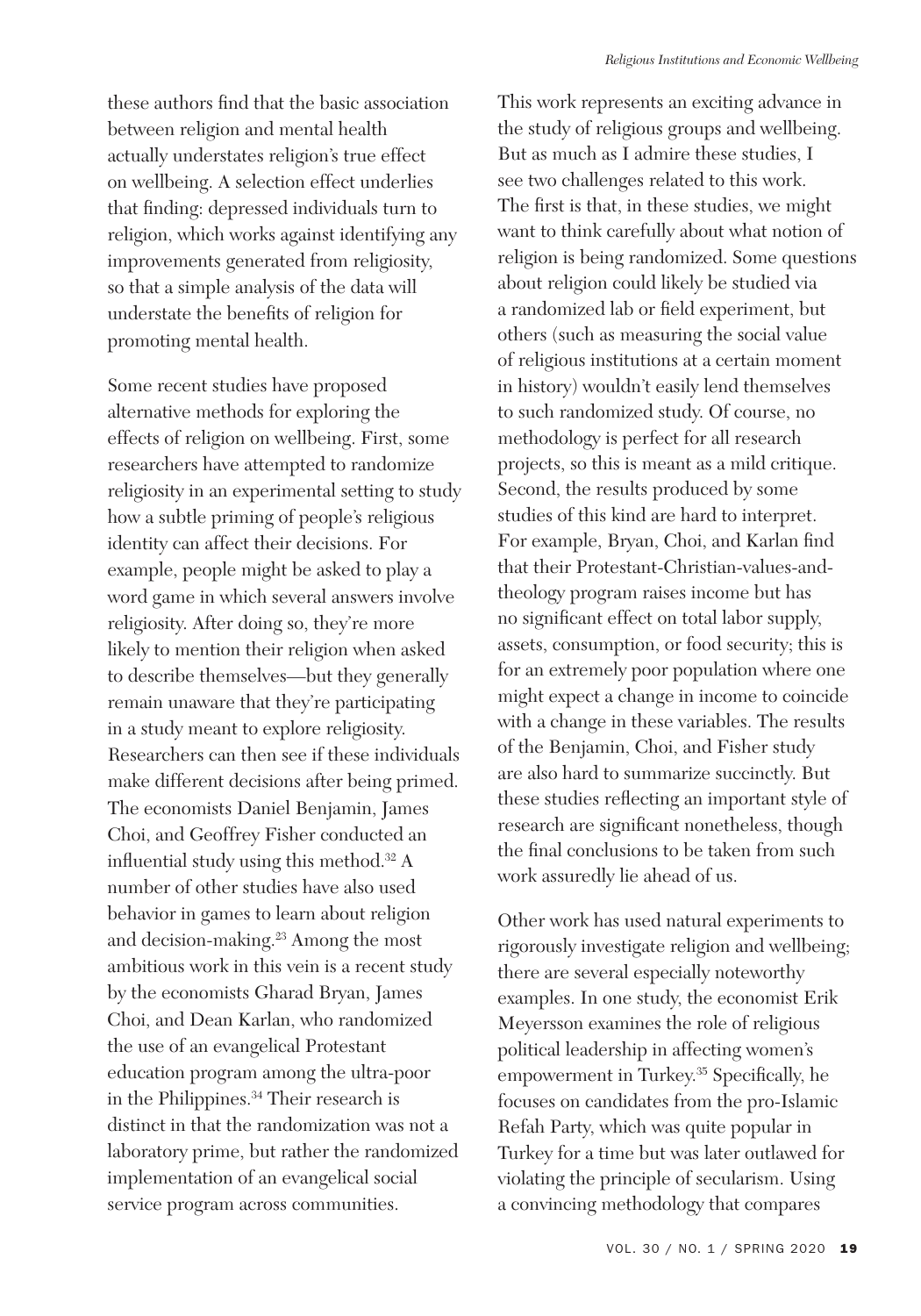communities that just barely elect this type of Islamic mayor to communities that just barely elect another candidate, he finds that conservative Islamic leadership is associated with greater women's educational attainment.

While perhaps surprising, this result appears compatible with an excellent study by the economists David Clingingsmith, Asim Khwaja, and Michael Kremer.<sup>36</sup> They look at the effects of attending the Hajj—the pilgrimage to Mecca that Muslims are expected to make at least once during their lifetime. To study how attending the Hajj affects people's values, Clingingsmith, Khwaja, and Kremer use a Pakistani lottery that allocates Hajj visas; they find that participation in the Hajj leads to greater acceptance of female education and employment. More generally, Hajj lottery winners show both increased Islamic observance and greater belief in equality and harmony among all religions. A study by economists Felipe Campante and David Yanagizawa-Drott, which explores the observation of the Islamic holy month of Ramadan and subjective wellbeing, reaches similar conclusions.<sup>37</sup>

These studies show the potential of exploiting circumstances or events particular to a certain faith in a certain setting for identification. Many of the most convincing studies share this feature. Another example, and one of the most celebrated papers on religion and economic wellbeing, is by economists Sascha Becker and Ludger Woessmann.<sup>38</sup> These authors take up a famous question in social sciences: whether Catholic societies have traditionally had worse economic outcomes than others. This is not simply an "Is religion good?" question, but rather one that evaluates

the economic benefits of different religious traditions and their institutions. Becker and Woessmann plot out a positive relationship across countries between historic levels of Protestant affiliation (measured by the fraction of a population that was Protestant in 1900) and per-capita GDP in 1900.

Is this relationship driven by the religious traditions themselves? The great social scientist Max Weber famously considered whether a *Protestant ethic* for work might drive the difference between economic wellbeing in Protestant and Catholic communities. Becker and Woessmann take up this association in several steps. First, they put it to a careful test in historic Prussia, exploiting the fact that Protestantism expanded from its birthplace in Wittenberg (a previously unimportant town) in a pattern akin to concentric circles. Moving away from Wittenberg, you encounter all sorts of terrain and all types of communities—but places farther from Wittenberg are less likely to be Protestant, all else equal. Becker and Woessmann then confirm that distance from Wittenberg appears unrelated to various controls (such as the presence of schools in the 1500s, before the reformation), but centuries later it does predict income and economic circumstance—being closer to Wittenberg (and therefore more Protestant) is better for economic wellbeing.

This suggests that the link between GDP and Protestant affiliation is more than a simple association. Does this mean Weber was right? Not quite. The final step of Becker and Woessmann's study shows that variation in *literacy* can largely explain the economic gains of Protestantism. It appears that the Protestant emphasis that everyone should be able to read the Bible (and thus be able to read), rather than a "noncognitive" work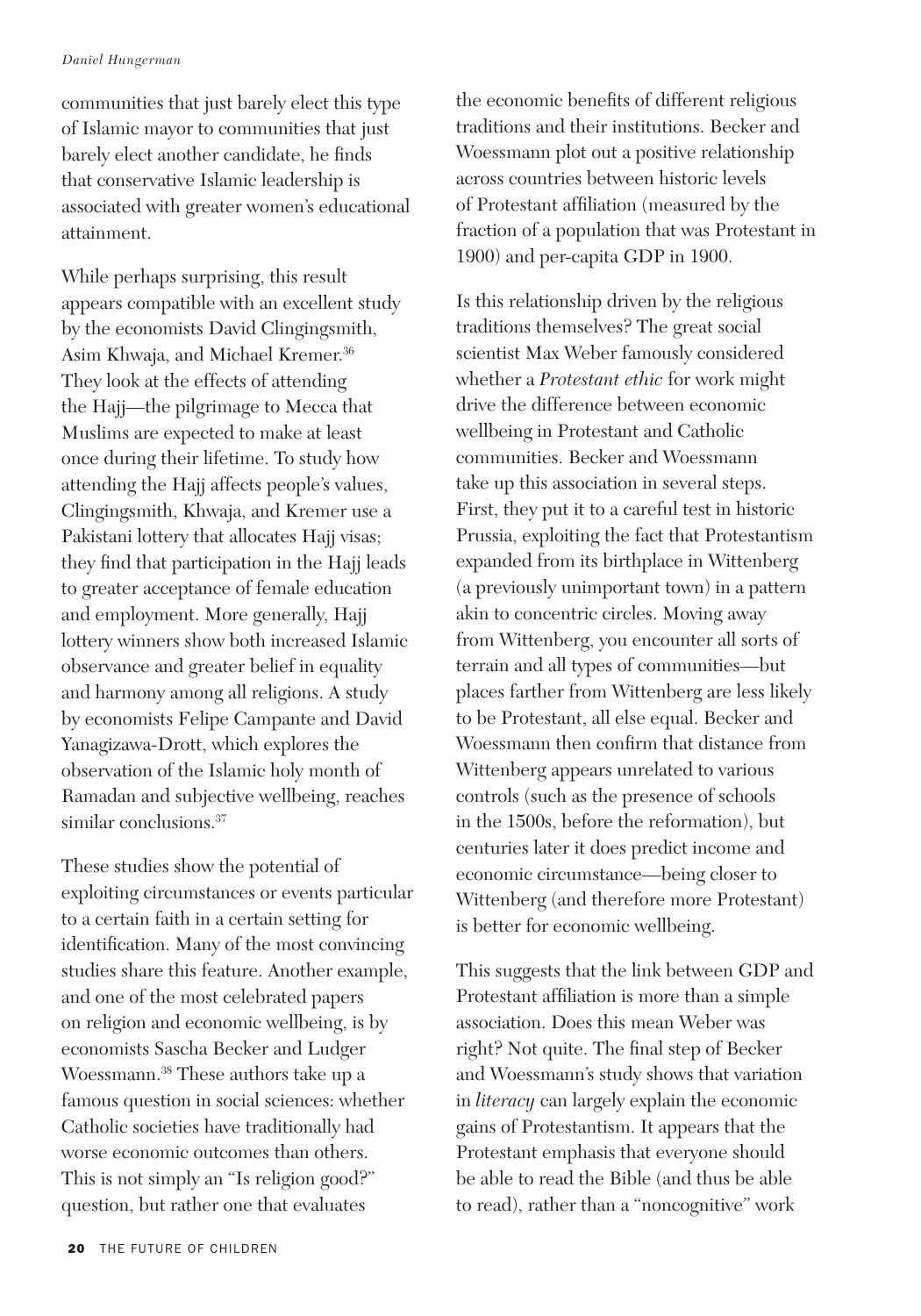ethic, can explain why Protestant societies had higher economic productivity. More recently, Felipe Caicedo examined Jesuit missionaries in South America and found another example of how religiosity and education can lead to long-term economic gains.39

*When [blue] laws are undone, religiosity declines, and risky behavior such as heavy drinking increases but the increases are driven by those who report having been religious before the repeal occurred.*

Becker and Woessmann's work and later studies thus provide compelling evidence that details of religious traditions can have large and enormously enduring effects on wellbeing, in this case by affecting cognitive development. But what about today? Looking at the United States, Jonathan Gruber and I investigated this by looking at the repeal of "blue laws" that restrict economic activity on a certain day of the week (often Sunday).40 Most recent blue laws are narrow in focus—for example, alcohol can't be sold at grocery stores before noon on Sundays. But not that long ago, many states had strong blue laws that prohibited most Sunday economic activity. A Supreme Court ruling in 1961 provided a test by which these laws could be repealed, and many were consequently undone.

Gruber and I show that when such laws are undone, religiosity declines, and that risky

behavior such as heavy drinking increases but the increases are driven by those who report having been religious before the repeal occurred. (We used the National Longitudinal Survey of Youth dataset, which follows individuals over time and asks about both religiosity and risky behavior.) Several later studies have also used the repeal of blue laws to study behavior.<sup>41</sup>

These studies are thus motivated by a change in government regulation. We might wonder whether and when it's possible to use regulation, or other changes in incentives for secular activities, to learn about religion. For example, let's suppose we were interested in studying whether religion mattered in some way for a person's drinking and drug use. Such a study could begin by finding random (or as good as random) variation in the incentive to be religious. But while several of the studies mentioned above have found variation in religious incentives, in many settings particularly in the modern United States such variation has yet to be identified. It's often easier to find variation in incentives to do things like drinking or using drugs (for instance, by looking at changes in laws related to drinking and drug use).

But it isn't clear that this latter variation, even if available, would be useful. Let's say I'm interested in whether eating French fries makes a person more likely to drink Coke. Here, "French fries" are like religion, and "Coke" is like drinking or using drugs. What we'd like to do is randomly vary people's incentives to eat fries (say, by reducing the price) and then see if those who are randomly induced to eat fries consequently drank less (or more) Coke. But what if we couldn't vary the price of fries? What if we varied the price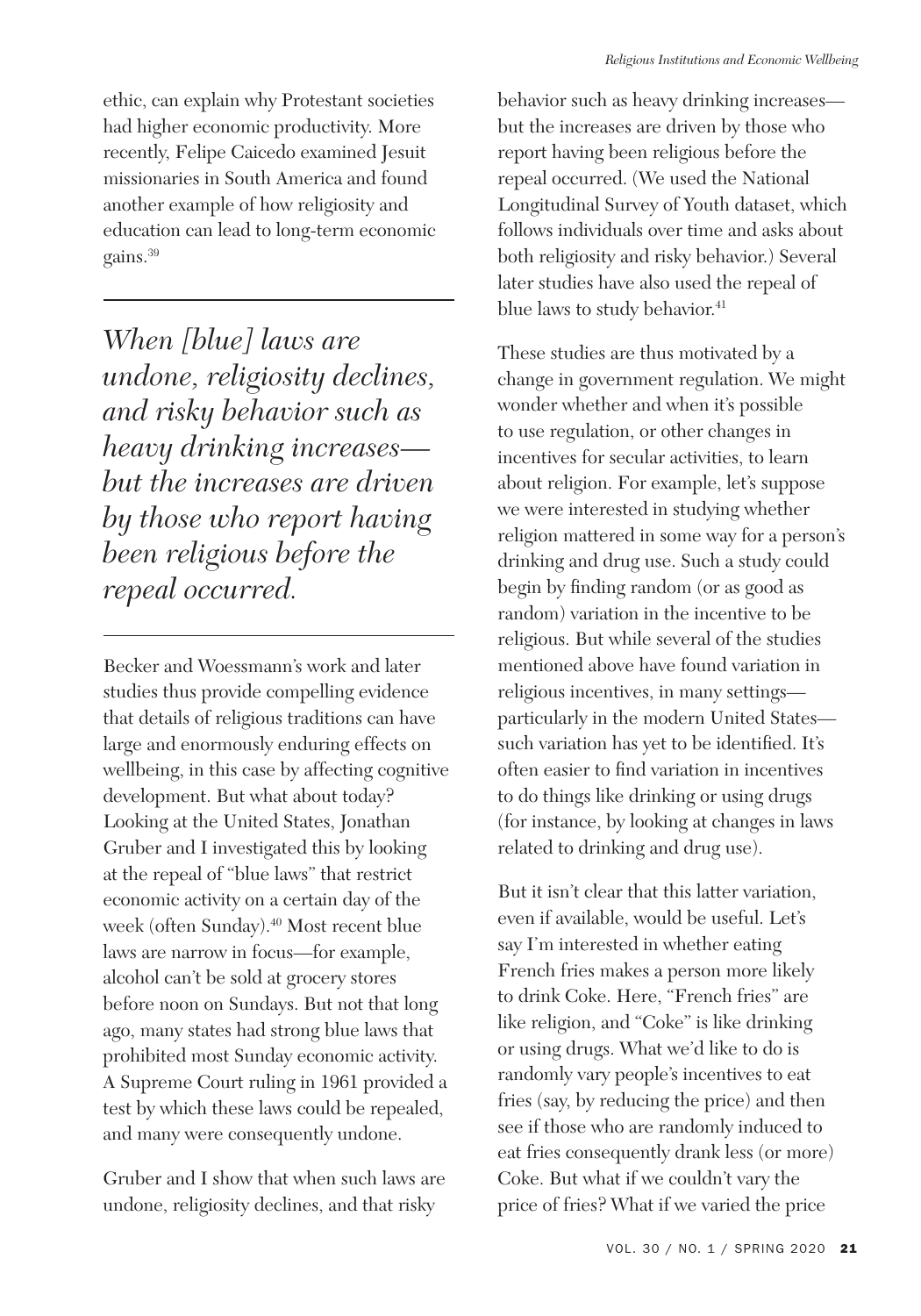of Coke instead? It seems as if that wouldn't be useful—changing the price of Coke would tell us how people respond to changes in the price of Coke, of course, but this variation in incentives wouldn't typically tell us anything about what eating fries does.

In another study in this area, I argue that when it comes to religion, we actually can sometimes use "the price of Coke" to learn about "fries."42 How is this possible? I begin by noting that religion is special in a few critical ways. First, religion is a communal activity. Second, this activity often explicitly prohibits or discourages certain behaviors. These features of religiosity feature prominently in models of religious behavior, perhaps most notably in a study by economist Laurence Iannaccone, which is arguably the greatest contribution by economists to the study of religion.43 Building on Iannaccone's model, I propose a test for using variation in prohibited secular activities to learn about religion.

To understand this test, I ask two questions: Why do religious groups go out of their way to discourage things? And why do people put up with it? To answer the first question, note that there may be strong positive spillovers to religious participation: if you become a devout person, others in your community may benefit. Thus religious consumption will involve a so-called "free rider" problem: religious individuals may under-invest in their faith because they don't fully account for the external social benefits their faith creates for others. Religious groups could combat this problem by making rules and prohibitions that outlaw certain activities. If these rules and prohibitions lead people to become more religious, then people could be willing to put up with the rules because they solve the free-rider problem. That's the idea that drives Iannaccone's study.

This idea can be especially powerful when people view religious groups and the forbidden good as substitutes. By definition, when the price of a substitute goes up, individuals buy less of the newly expensive good and substitute some other good. If some people view religion and risky activities (like heavy drinking) as substitutes, then discouraging heavy drinking for these individuals will cause a big shift out of drinking and a big shift into religiosity. This is a story where religion makes a significant difference in risky behavior.

This suggests a test in which we use variation in the secular good to learn about the effects of the religious good. Find a type of consumption that's both discouraged by religious groups and consumed less by religious individuals. Then identify a change in the price of this forbidden consumption, and see whether initially religious people substitute into or out of religion as a result. If they do, it indicates that religious prohibitions matter. This has the great benefit that one needs broad variation in the secular good to conduct the test.

My study offers a rigorous presentation of this idea, and then empirically conducts this test using variation in incentives to drink (based on drinking-age laws) and gamble (using casino openings). I repeatedly find evidence of substitution. Religious rules appear to be effective in discouraging heavy drinking and gambling. The results often indicate that the *most religious* individuals are those who are likeliest to substitute: it's the most religious groups whose religious giving declines when casinos open or when commerce is allowed on Sundays, and it's the most religious individuals who are likely to start drinking heavily when the legal drinking age changes. Scholars interested in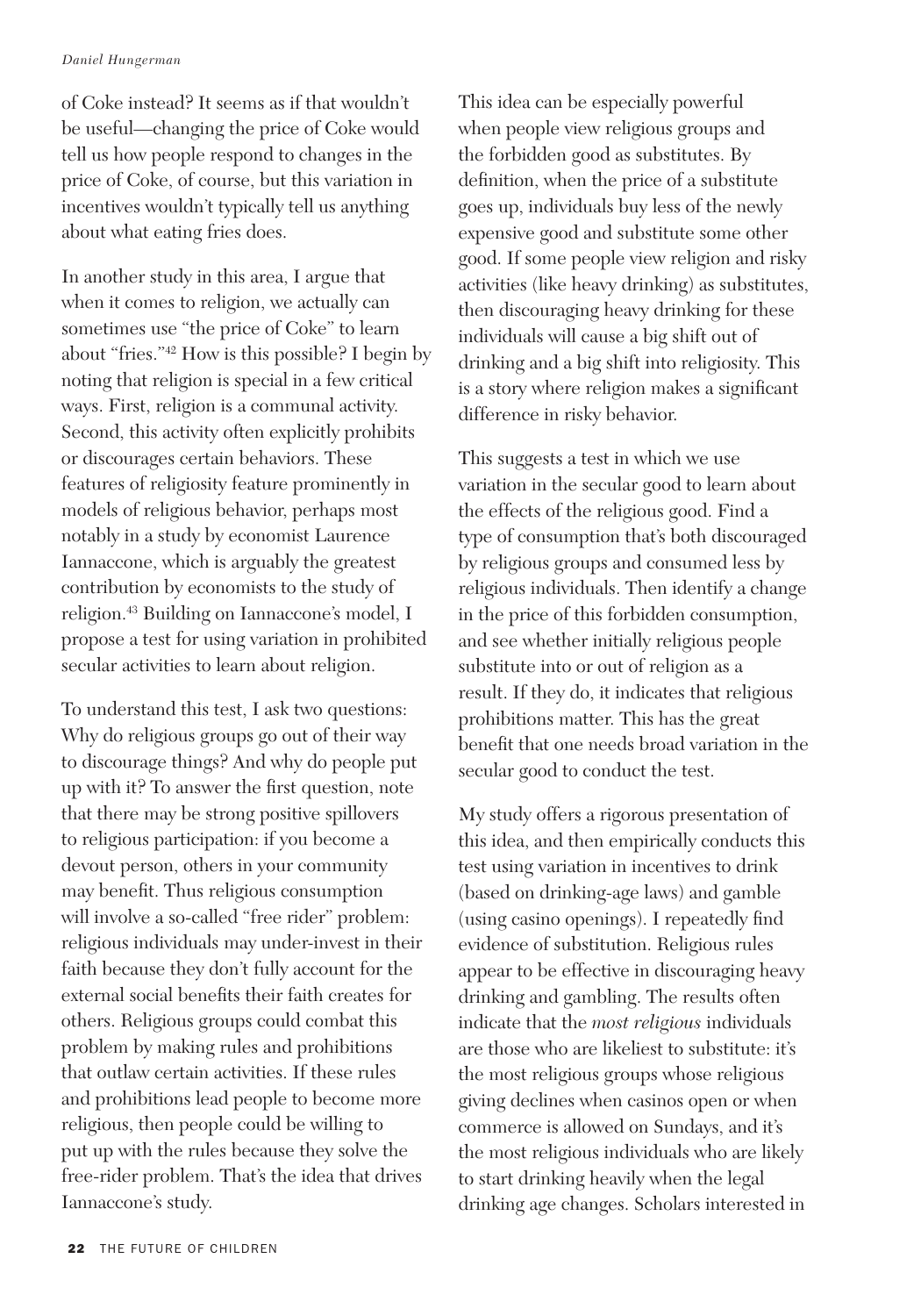studying the role of religious proscriptions and rules might consider whether this test could be useful in their setting.

# **Summary, Future Work, and Policy Implications**

The results I've presented in this article suggest that religiosity matters for wellbeing. Religious groups discourage unhealthy behaviors and have played an important role in promoting educational attainment and economic wellbeing. Religious participation can increase a person's tolerance of others, and in some circumstances can be particularly beneficial for human capital investments for women. Religion also appears to insure individuals against negative shocks.

What can we take away from these results? First, religiosity remains important. Second, recent rigorous research suggests that the beneficial effects of religion are often causal, and some work (such as Fruehwirth, Iyer, and Zhang's study of how religion affects adolescents' mental health, discussed earlier) finds that the large association between beneficial outcomes and religion observed in the data may understate religion's true effect.<sup>44</sup> Together, all of this suggests that religion is understudied by scholars (especially economists) interested in contemporary economic wellbeing.

Another implication concerns how to study these topics: there doesn't appear to be any magic-bullet methodology to use for "religion" in general. The closest thing could be the test I propose above.<sup>45</sup> But even this test is limited to activities that are subject to religious rules or prohibitions and to religious groups that take these sorts of rules seriously. The relevant notion of religion can vary in different settings, and

many of the best empirical studies have based their methodologies on the particular circumstances of a particular setting. Certainly it's natural to look at the large body of research on religion and wellbeing and ask of it all, "Is this evidence of causality?" But convincing answers to that question probably must come piecemeal.

What are the largest questions facing scholars interested in religion and wellbeing? First, in recent years many economists have become especially concerned with economic mobility and inequality. Have religious groups influenced these trends, given their role in providing social services? Could they do so in the future? I know of no work that rigorously takes this up. Second, as new studies provide ever-stronger evidence of the association between religion and wellbeing, scholars could consider whether causal effects vary across measures of religiosity or across different groups of people (for example, men versus women). If possible, researchers should also discuss long-run effects. All these things could help steer future work on causality in studies of economics and religion. Next, and relatedly, though religion isn't going anywhere anytime soon in the United States, its recent decline is clear. What will be the consequences of this decline?

We also need more policy-focused work. Since religious groups are important providers of social services, government policies can interact with religious participation. On the one hand, government support of social service provision could in some cases crowd out religious activity (for example, the provision of food stamps could crowd out a soup kitchen). In other cases, government could subsidize religious activity (such as funding a religious school or training program through a voucher or block grant).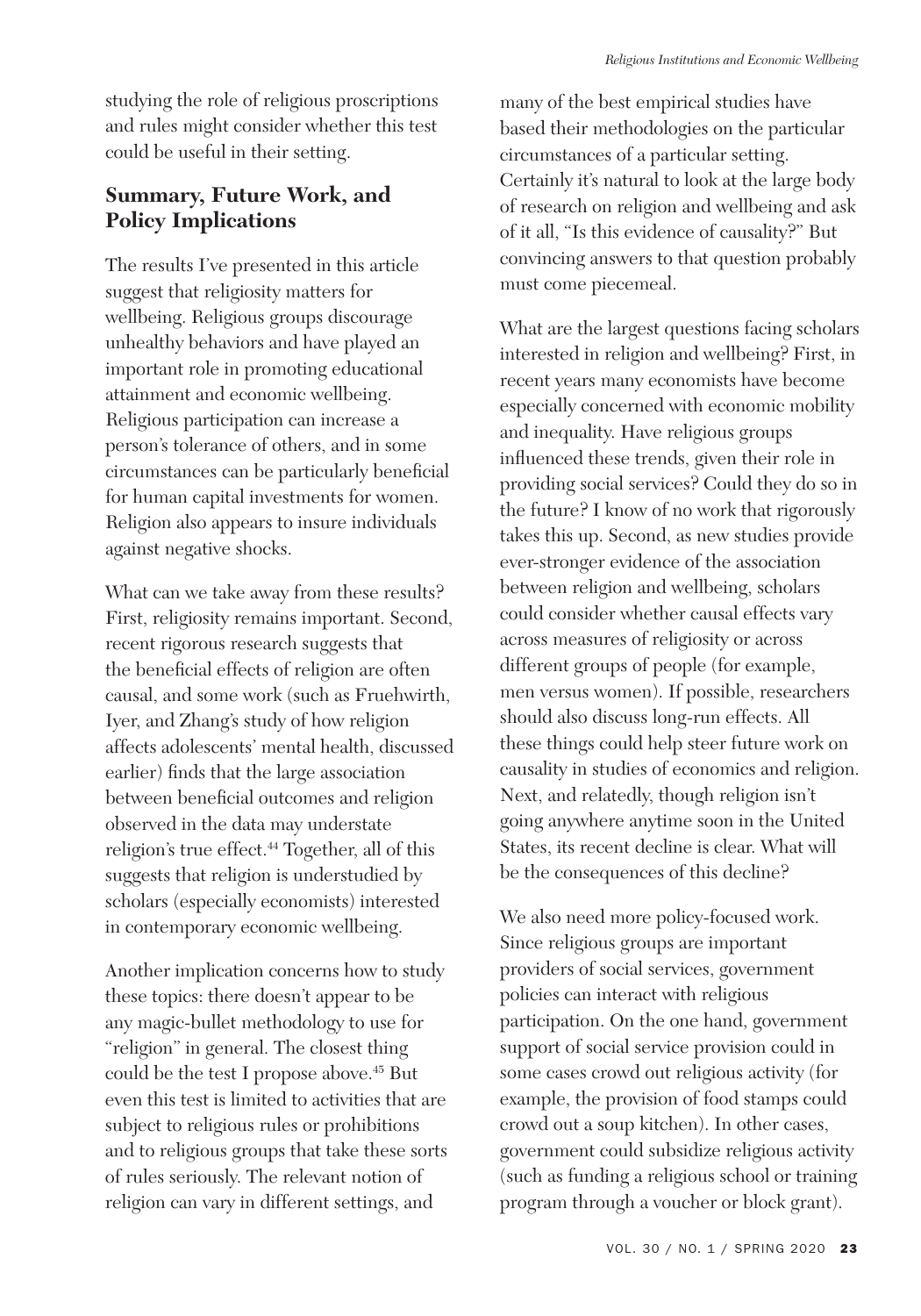As my own work with Rinz and Frymark makes clear, these possibilities aren't mutually exclusive: we document a setting where a government subsidy (a voucher paid to private schools) helps keep churches open but nonetheless decreases purely religious activities.46 These potentially complex church-state relationships may also interact with larger trends in religiosity. Declines in religious participation could cause religious social service activity to scale back, or cause religious groups to invest more in social services because doing so could generate revenue. Which of these stories will play out remains to be seen, although I think that a greater emphasis on social service provision is likely for some groups.

For example, Rinz, Frymark, and I show that in Milwaukee, Catholic churches that operate a school accepting vouchers now get more revenue on average from the vouchers—that is, from the government than from any other source, including their own worshippers.47 This would have been inconceivable even a few years ago. The particulars of how this type of relationship is allowed under the First Amendment

constitute a complex legal question. For example, who is allowed to cash a voucher check in Milwaukee—the family getting the voucher or the religious school providing the education—has changed over time.

Beyond parsing such details, we can also consider what the ideal relationship between the government and religious groups would look like, rather than just the permissible one. Of course, this question involves considering the wellbeing of those receiving services. That is, are religious groups better than other groups at providing social services? We need more work comparing the benefits (and costs) of religious versus nonreligious provision of education and other social services. But this conversation could also consider the wellbeing of those supplying the services: Is it better for a church to provide services independently, or to have its work remunerated by the government? On this issue, we have even less research to guide us. More research on these topics would help everyone—policy makers, religious leaders, and citizens—understand the consequences of religious activity and the religious provision of social services.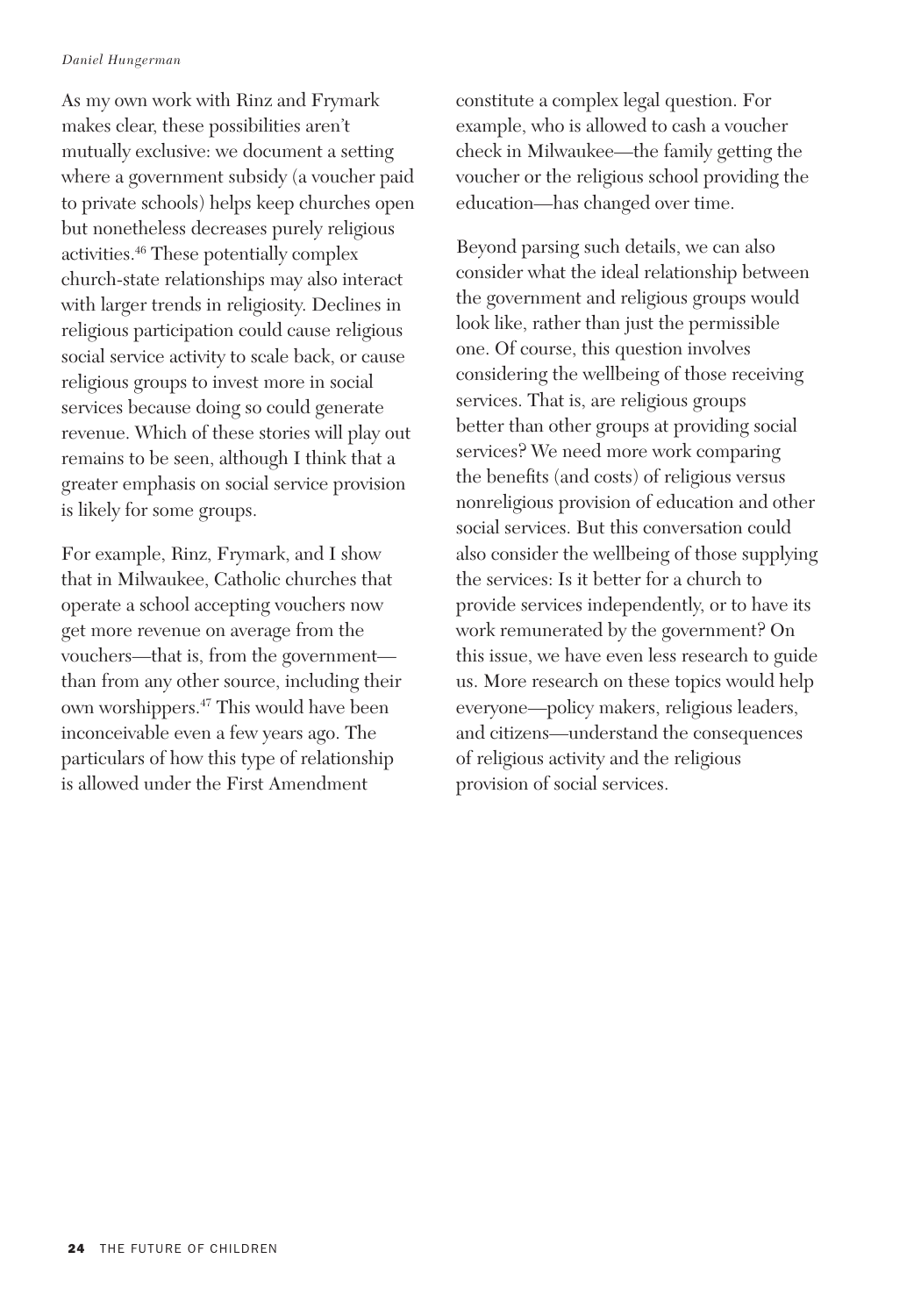#### **Endnotes**

- 1. For example, Ram A. Cnaan et al., "Volunteering in Religious Congregations and Faith-Based Associations," in *The Palgrave Handbook of Volunteering, Civic Participation, and Nonprofit Associations*, eds. David Smith, Robert Stebbins, and Jurgen Grotz (New York: Palgrave Macmillan, 2017), 472–94, https:doi.org/10.1007/978-1-137-26317-9\_23.
- 2. Séverine Deneulin and Carole Rakodi, "Revisiting Religion: Development Studies Thirty Years On," *World Development* 39 (2011): 45–54, https://doi.org/10.1016/j.worlddev.2010.05.007.
- 3. Simon G. Brauer, "How Many Congregations Are There? Updating a Survey-Based Estimate," *Journal for the Scientific Study of Religion* 56 (2017): 438–48, https://doi.org/10.1111/jssr.12330.
- 4. Mark Chaves and Alison J. Eagle, "Congregations and Social Services: An Update from the Third Wave of the National Congregations Study," *Religions* 7 (2016): article 55, https://doi.org/10.3390/rel7050055.
- 5. Jeff E. Biddle, "Religious Congregations," in *Who Benefits from the Non-Profit Sector?*, ed. Charles T. Clotfelter (Chicago: University of Chicago Press, 1992), 92–133.
- 6. Congressional Research Service, *The Temporary Assistance for Needy Families (TANF) Block Grant: Responses to Frequently Asked Questions* (Washington, DC: Congressional Research Service, 2019).
- 7. Jeanet Bentzen and Lena Sperling, "Going to Church for Welfare: Social Services Delivered by the Church in the US, 1996–2008," unpublished manuscript, University of Copenhagen, 2019.
- 8. Daniel Hungerman, Kevin Rinz, and Jay Frymark, "Beyond the Classroom: The Implications of School Vouchers for Church Finances," *Review of Economics and Statistics* (forthcoming).
- 9. William N. Evans and Robert M. Schwab, "Finishing High School and Starting College: Do Catholic Schools Make a Difference?," *Quarterly Journal of Economics* 110 (1995): 941–74, https://doi. org/10.2307/2946645; Joseph G. Altonji, Todd E. Elder, and Christopher R. Taber, "Selection on Observed and Unobserved Variables: Assessing the Effectiveness of Catholic Schools," *Journal of Political Economy* 113 (2005): 151–84, https://doi.org/10.1086/426036.
- 10. Dennis Epple, Richard E. Romano, and Miguel Urquiola, "School Vouchers: A Survey of the Economics Literature," *Journal of Economic Literature* 55 (2017): 441–92, https://doi.org/10.1257/jel.20150679.
- 11. Richard L. Wood and Brad R. Fulton, *A Shared Future: Faith-Based Organizing For Racial Equity and Ethical Democracy* (Chicago: University of Chicago Press, 2015).
- 12. Michael Hout and Claude S. Fischer, "Why More Americans Have No Religious Preference: Politics and Generations," *American Sociological Review* 67 (2002): 165–90, https://doi.org/10.2307/3088891.
- 13. Ram A. Cnaan, Amy Kasternakis, and Robert J. Wineburg, "Religious People, Religious Congregations, and Volunteerism in Human Services: Is There a Link?," *Nonprofit and Voluntary Sector Quarterly* 22 (1993): 33–51, https://doi.org/10.1177/089976409302200104.
- 14. Laurence R. Iannaccone, "Introduction to the Economics of Religion," *Journal of Economic Literature* 36 (1998): 1465–95, https://www.jstor.org/stable/2564806.
- 15. Rachel M. McCleary and Robert J. Barro, "Religion and Economy," *Journal of Economic Perspectives* 20 (2006): 49–72, https://doi.org/10.1257/jep.20.2.49; Thomas Buser, "The Effect of Income on Religiousness," *American Economic Journal: Applied Economics* 7 (2015): 178–95, https://doi.org/10.1257/ app.20140162.
- 16. Margaret F. Brinig and Nicole Stelle Garnett, Lost Classroom, *Lost Community: Catholic Schools' Importance in Urban America* (Chicago: University of Chicago Press, 2014); Angela K. Dills and Rey Hernández-Julián, "Negative Publicity and Catholic Schools," *Economic Inquiry* 50 (2010): 143–52, https://doi.org/10.1111/j.1465-7295.2010.00342.x.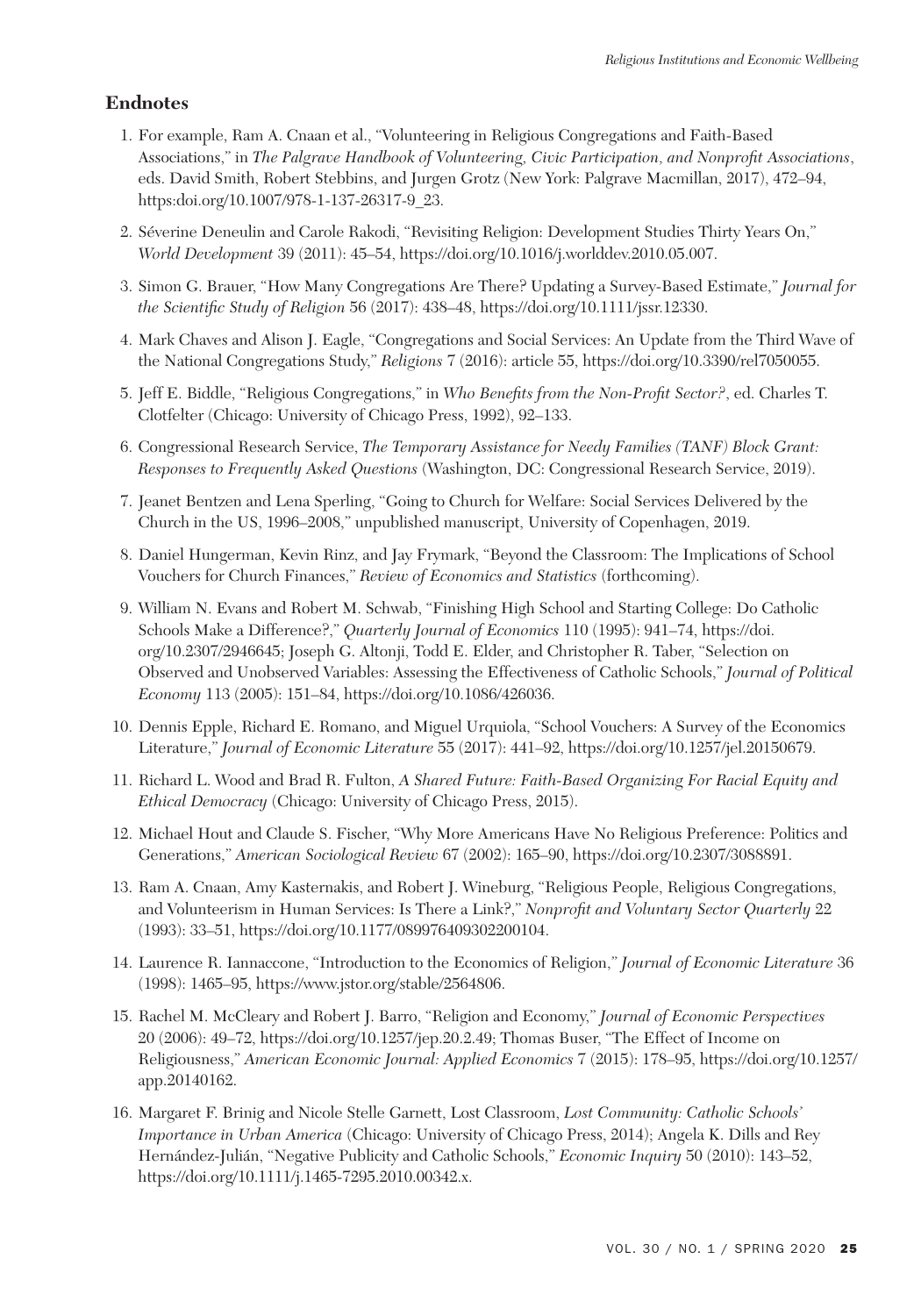- 17. Daniel M. Hungerman, "Substitution and Stigma: Evidence on Religious Markets from the Catholic Sex Abuse Scandal," *American Economic Journal: Economic Policy* 5 (2013): 227–53, https://doi.org/10.1257/ pol.5.3.227.
- 18. Nicolas L. Bottan and Ricardo Perez-Truglia, "Losing My Religion: The Effects of Religious Scandals on Religious Participation and Charitable Giving," *Journal of Public Economics* 129 (2015): 106–19, https:// doi.org/10.1016/j.jpubeco.2015.07.008.
- 19. Sascha O. Becker and Ludger Woessmann, "The Effect of Protestantism on Education before the Industrialization: Evidence from 1816 Prussia," *Economics Letters* 107 (2010): 224–8, https://doi. org/10.1016/j.econlet.2010.01.031; Daniel M. Hungerman, "The Effect of Education on Religion: Evidence from Compulsory Schooling Laws," *Journal of Economic Behavior & Organization* 104 (2014): 52–63, https://doi.org/10.1016/j.jebo.2013.09.004; Naci Mocan and Luiza Pogorelova, "Compulsory Schooling Laws and Formation of Beliefs: Education, Religion and Superstition," *Journal of Economic Behavior & Organization* 142 (2017): 509–39, https://doi.org/10.1016/j.jebo.2017.07.005.
- 20. Hout and Fischer, "Why More Americans."
- 21. David E. Campbell and Robert D. Putnam, "God and Caesar in America: Why Mixing Religion and Politics Is Bad for Both," *Foreign Affairs* 91 (March/April 2012): 34–43; Robert D. Putnam and David E. Campbell, *American Grace: How Religion Divides and Unites Us* (New York: Simon & Schuster, 2010); Daniel Chen and Jo Thori Lind, "The Political Economy of Beliefs: Why Fiscal and Social Conservatives/ Liberals (Sometimes) Come Hand-in-Hand," working paper 16-722, Toulouse School of Economics, 2016.
- 22. Émile Durkheim, *The Elementary Forms of Religious Life*, trans. Carol Cosman (New York: Oxford University Press, 2008).
- 23. Daniel Hungerman et al., "Political Campaigns and Church Contributions," *Journal of Economic Behavior & Organization* 155 (2018): 403–26, https://doi.org/10.1016/j.jebo.2018.09.011.
- 24. David Voas and Mark Chaves, "Is the United States a Counterexample to the Secularization Thesis?," *American Journal of Sociology* 121 (2016): 1517–56, https://doi.org/10.1086/684202.
- 25. W. Bradford Wilcox, "Why So Many Empty Church Pews? Here's What Money, Sex, Divorce and TV Are Doing to American Religion," *Washington Post*, March 26, 2015, https://www.washingtonpost.com/news/ acts-of-faith/wp/2015/03/26/why-so-many-empty-church-pews-heres-what-money-sex-divorce-and-tv-aredoing-to-american-religion/.
- 26. Two older but notable overviews of this topic are Byron R. Johnson, *Objective Hope: Assessing the Effectiveness of Faith-Based Organizations: A Review of the Literature* (Philadelphia: Center for Research on Religion and Urban Civil Society, 2002); and Harold G. Koenig, Dana E. King, and Verna Benner Carson, *Handbook of Religion and Health* (New York: Oxford University Press, 2001). An earlier work of mine lists some other surveys; see Daniel Hungerman, "Do Religious Proscriptions Matter? Evidence from a Theory-Based Test," *Journal of Human Resources* 49 (2014): 1053–93, https://doi.org/10.1353/ jhr.2014.0038.
- 27. Raj Chetty et al., "Where Is the Land of Opportunity? The Geography of Intergenerational Mobility in the United States," *Quarterly Journal of Economics* 129, no. 4 (2014): 1553–1623, https://doi.org/10.1093/ qje/qju022.
- 28. Rajeev Dehejia, Thomas DeLeire, and Erzo F. P. Luttmer, "Insuring Consumption and Happiness through Religious Organizations," *Journal of Public Economics* 91 (2007): 259–79, https://doi. org/10.1016/j.jpubeco.2006.05.004; Jonathan H. Gruber, "Religious Market Structure, Religious Participation, and Outcomes: Is Religion Good for You?," B.E. *Journal of Economic Analysis & Policy* 5 (2005), https://doi.org/10.1515/1538-0637.1454.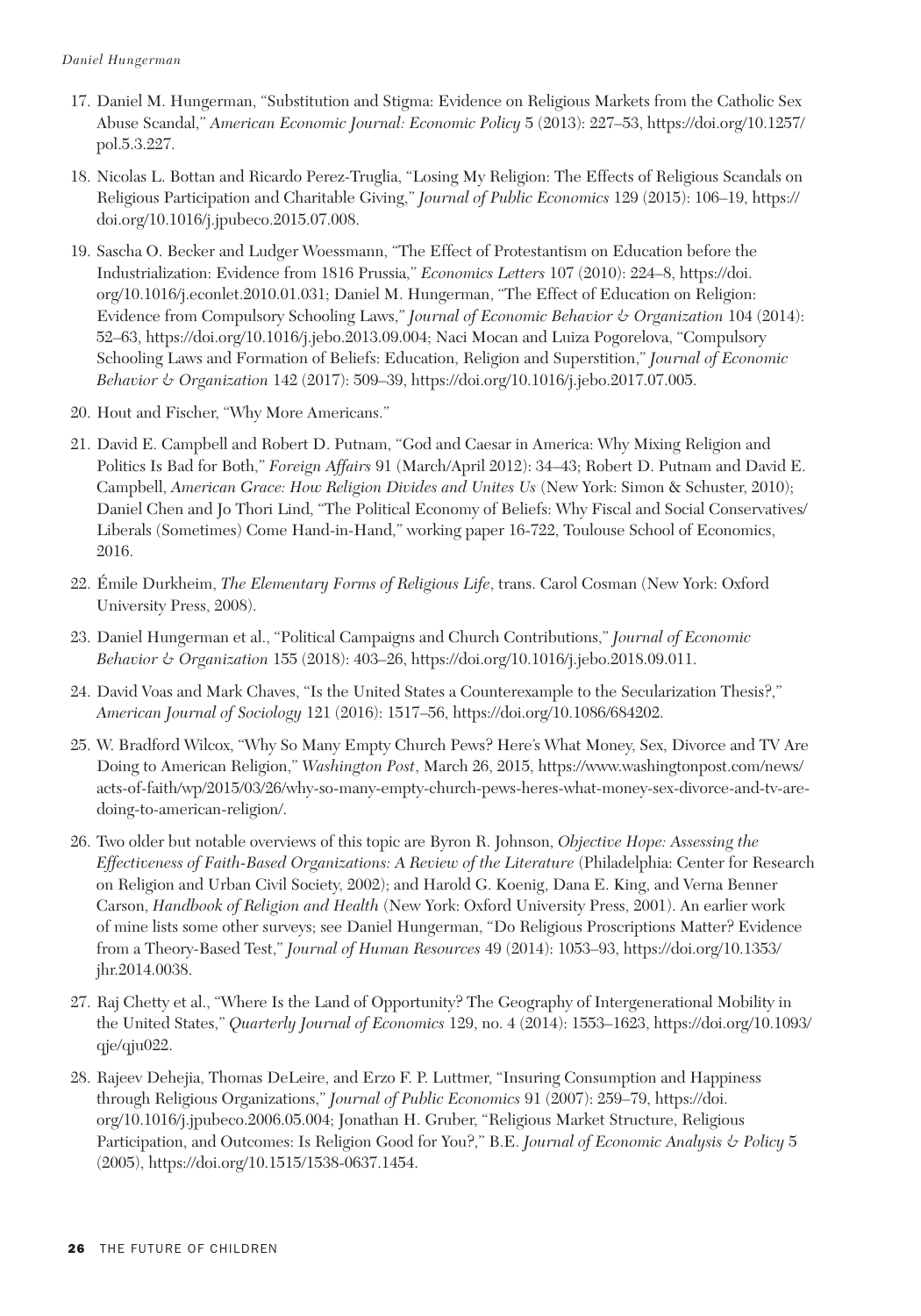- 29. Jason Fletcher and Sanjeev Kumar, "Religion and Risky Health Behaviors among U.S. Adolescents and Adults," *Journal of Economic Behavior & Organization* 104 (2014): 123–40, https://doi.org/10.1016/j. jebo.2014.03.018; Philipp Ager and Antonio Ciccone, "Agricultural Risk and the Spread of Religious Communities," *Journal of the European Economic Association* 16 (2018): 1021–68, https://doi.org/10.1093/ jeea/jvx029; Philipp Ager, Casper Hansen, and Lars Lønstrup, "Church Membership and Social Insurance: Evidence from the Great Mississippi Flood of 1927," unpublished manuscript, University of Southern Denmark, 2016; Jeanet Sinding Bentzen, "Acts of God? Religiosity and Natural Disasters across Subnational World Districts," *Economic Journal* 129 (2019): 2295–2321, https://doi.org/10.1093/ej/uez008; Daniel M. Hungerman, "Are Church and State Substitutes? Evidence from the 1996 Welfare Reform," *Journal of Public Economics* 89 (2005): 2245–67, https://doi.org/10.1016/j.jpubeco.2004.12.009; Jonathan Gruber and Daniel M. Hungerman, "Faith-Based Charity and Crowd-Out during the Great Depression," *Journal of Public Economics* 91 (2007): 1043–69, https://doi.org/10.1016/j.jpubeco.2006.11.004.
- 30. For example, Jennifer M. Mellor and Beth A. Freeborn, "Religious Participation and Risky Health Behaviors among Adolescents," *Health Economics* 20 (2011): 1226–40, https://doi.org/10.1002/hec.1666.
- 31. Jane Cooley Fruehwirth, Sriya Iyer, and Anwen Zhang, "Religion and Depression in Adolescence," *Journal of Political Economy* 127 (2019): 1178–1209, https://doi.org/10.1086/701425.
- 32. Daniel J. Benjamin, James J. Choi, and Geoffrey Fisher, "Religious Identity and Economic Behavior," *Review of Economics and Statistics* 98 (2016): 617–37, https://doi.org/10.1162/REST\_a\_00586.
- 33. Azim F. Shariff and Ara Norenzayan, "God Is Watching You: Priming God Concepts Increases Prosocial Behavior in an Anonymous Economic Game," *Psychological Science* 18 (2007): 803–9, https://doi. org/10.1111/j.1467-9280.2007.01983.x; Jeremy Thornton, Sara Helms McCarty, and Charles E. Stokes, "Divine Restraint: An Experimental Analysis of Religious Preference and Intertemporal Discounting," *Journal of Behavioral and Experimental Economics* 67 (2017): 99–110, https://doi.org/10.1016/j. socec.2016.12.002; Latika Chaudhary et al., "Culture and Colonial Legacy: Evidence from Public Goods Games," unpublished manuscript, Naval Postgraduate School, 2018.
- 34. Gharad T. Bryan, James J. Choi, and Dean Karlan, "Randomizing Religion: The Impact of Protestant Evangelism on Economic Outcomes," working paper 24278, National Bureau of Economic Research, Cambridge, MA, 2018, https://doi.org/10.3386/w24278.
- 35. Erik Meyersson, "Islamic Rule and the Empowerment of the Poor and Pious," *Econometrica* 82 (2014): 229–69, https://doi.org/10.3982/ECTA9878.
- 36. David Clingingsmith, Asim Ijaz Khwaja, and Michael Kremer, "Estimating the Impact of the Hajj: Religion and Tolerance in Islam's Global Gathering," *Quarterly Journal of Economics* 124 (2009): 1133–70, https://doi.org/10.1162/qjec.2009.124.3.1133.
- 37. Filipe Campante and David Yanagizawa-Drott, "Does Religion Affect Economic Growth and Happiness? Evidence from Ramadan," *Quarterly Journal of Economics* 130 (2015): 615–58, https://doi.org/10.1093/ qje/qjv002.
- 38. Sascha O. Becker and Ludger Woessmann, "Was Weber Wrong? A Human Capital Theory of Protestant Economic History," *Quarterly Journal of Economics* 124 (2009): 531–96, https://doi.org/10.1162/ qjec.2009.124.2.531.
- 39. Felipe Valencia Caicedo, "The Mission: Human Capital Transmission, Economic Persistence, and Culture in South America," *Quarterly Journal of Economics* 134 (2019): 507–56, https://doi.org/10.1093/qje/qjy024.
- 40. Jonathan Gruber and Daniel M. Hungerman, "The Church versus the Mall: What Happens When Religion Faces Increased Secular Competition?," *Quarterly Journal of Economics* 123 (2008): 831–62, https://doi.org/10.1162/qjec.2008.123.2.831.